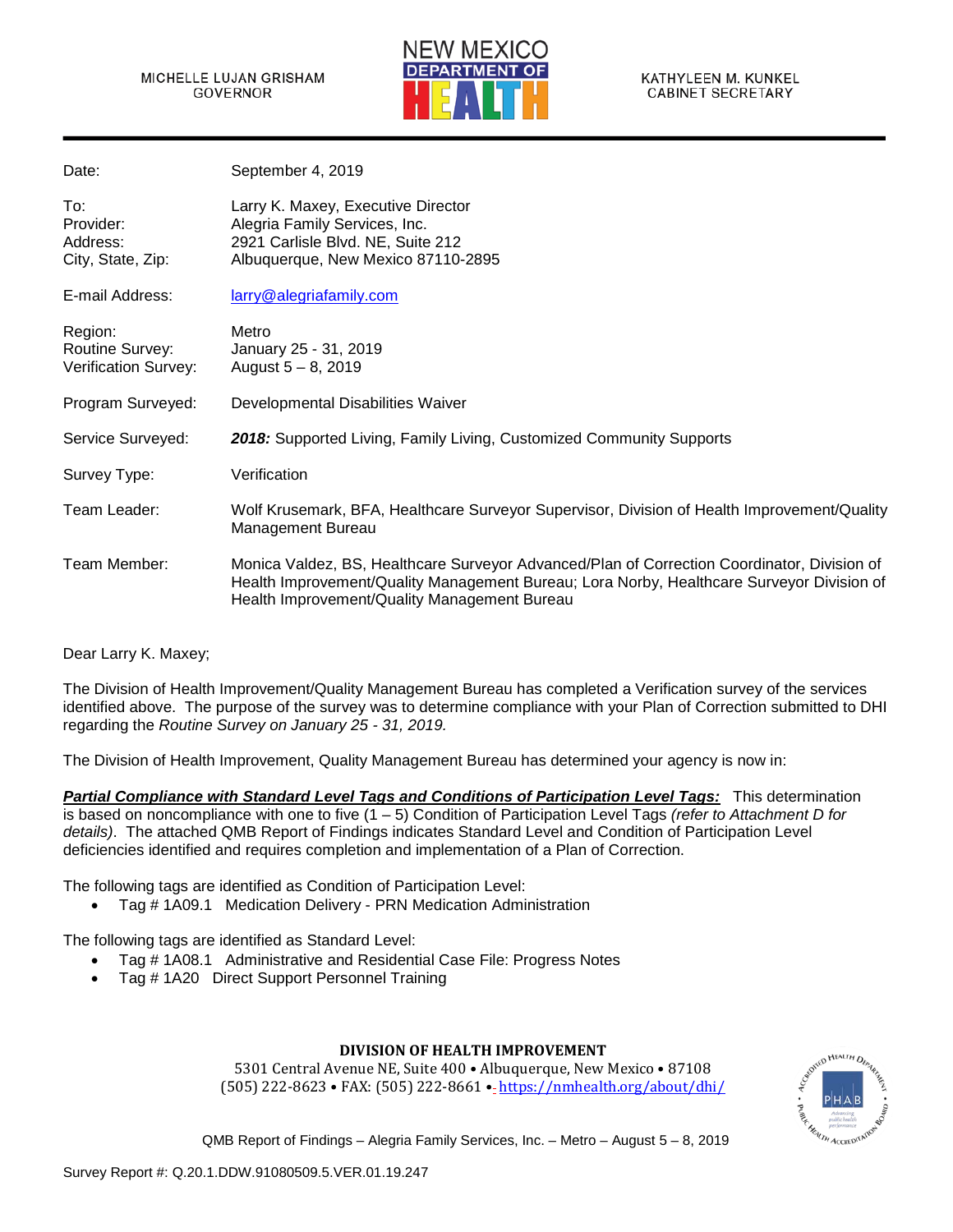However, due to the new/repeat deficiencies your agency will be referred to the Internal Review Committee (IRC). Your agency will also be required to contact your DDSD Regional Office for technical assistance and follow up and complete the Plan of Correction document attached at the end of this report. Please respond to the Plan of Correction Coordinator within 10 business days of receipt of this letter.

## **Plan of Correction:**

The attached Report of Findings identifies the new/repeat Standard Level deficiencies found during your agency's verification compliance review. You are required to complete and implement a Plan of Correction. Your agency has a total of 10 business days from the receipt of this letter. The Plan of Correction must include the following:

- 1. Evidence your agency has contacted your DDSD Regional Office for technical assistance;
- 2. A Plan of Correction detailing Quality Assurance/Quality Improvement processes to prevent your agency from receiving deficiencies in the future. Please use the format provided at the end of this report;
- 3. Documentation verifying that newly cited deficiencies have been corrected.

## **Submission of your Plan of Correction:**

Please submit your agency's Plan of Correction and documentation verifying correction of survey deficiencies within 10 business days of receipt of this letter to the parties below:

**1. Quality Management Bureau, Attention: Plan of Correction Coordinator 5301 Central Ave. NE Suite 400, New Mexico 87108**

## **1. Developmental Disabilities Supports Division Regional Office for region of service surveyed**

Failure to submit your POC within the allotted 10 business days may result in the imposition of a \$200 per day Civil Monetary Penalty until it is received, completed and/or implemented.

Please call the Plan of Correction Coordinator Monica Valdez at 505-273-1930 if you have questions about the Report of Findings or Plan of Correction. Thank you for your cooperation and for the work you perform.

Sincerely,

Wolf Krusemark, BFA

Wolf Krusemark, BFA Team Lead/Healthcare Surveyor Supervisor Division of Health Improvement Quality Management Bureau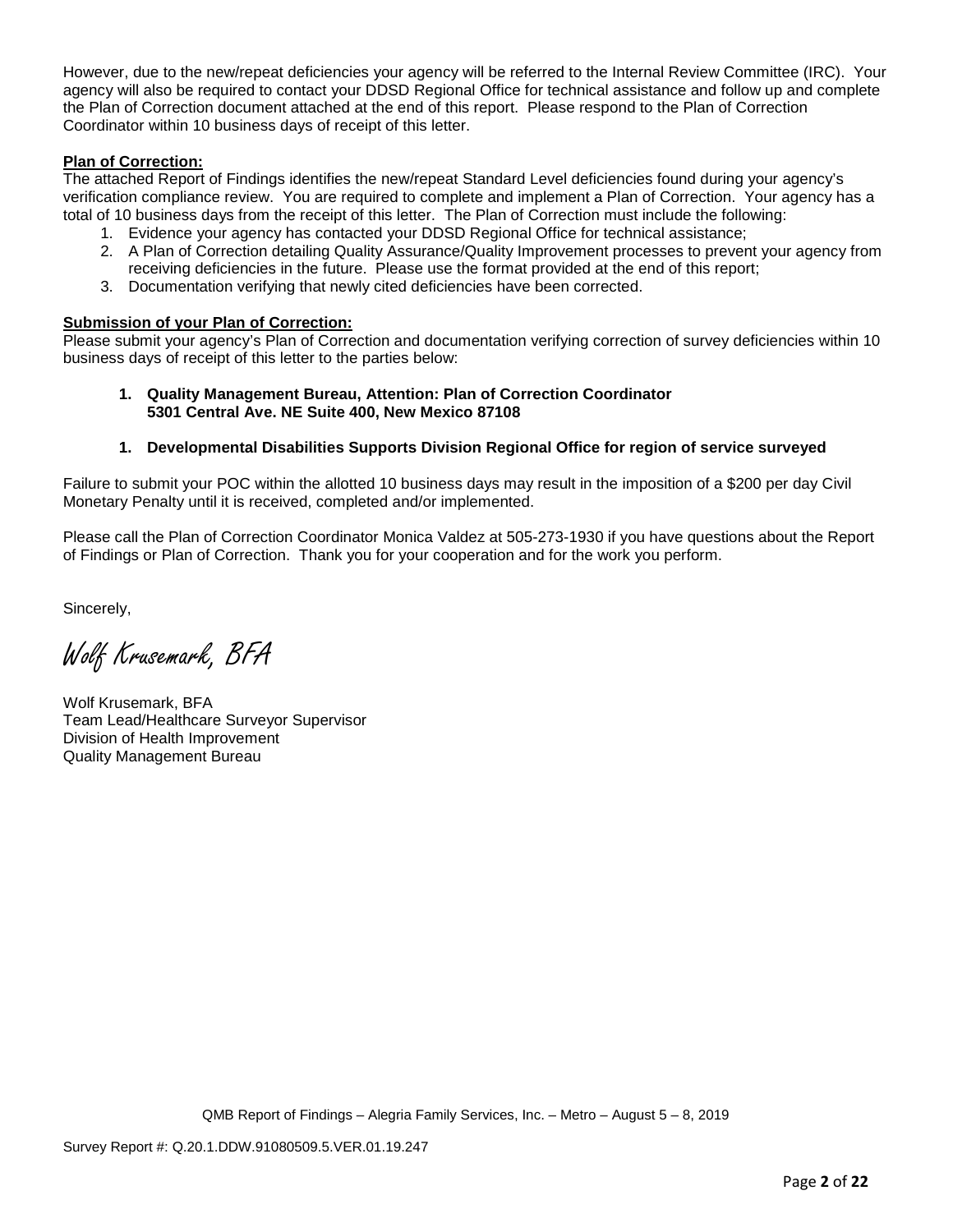| <b>Survey Process Employed:</b>                              |                                                                                                                                                                          |
|--------------------------------------------------------------|--------------------------------------------------------------------------------------------------------------------------------------------------------------------------|
| <b>Administrative Review Start Date:</b>                     | August 5, 2019                                                                                                                                                           |
| Contact:                                                     | <b>Alegria Family Services, Inc.</b><br>Larry Maxey, Director                                                                                                            |
|                                                              | DOH/DHI/QMB<br>Wolf Krusemark, BFA, Team Lead/Healthcare Surveyor Supervisor                                                                                             |
| On-site Entrance Conference Date:                            | August 8, 2019                                                                                                                                                           |
| Present:                                                     | <b>Alegria Family Services, Inc.</b><br>Larry Maxey, Director                                                                                                            |
|                                                              | <b>DOH/DHI/QMB</b><br>Wolf Krusemark, BFA, Team Lead/Healthcare Surveyor Supervisor<br>Monica Valdez, BS, Healthcare Surveyor Advanced/Plan<br>of Correction Coordinator |
| <b>Exit Conference Date:</b>                                 | August 8, 2019                                                                                                                                                           |
| Present:                                                     | <b>Alegria Family Services, Inc.</b><br>Larry Maxey, Director                                                                                                            |
|                                                              | DOH/DHI/QMB<br>Wolf Krusemark, BFA, Team Lead/Healthcare Surveyor Supervisor<br>Lora Norby, Healthcare Surveyor                                                          |
| <b>Administrative Locations Visited</b>                      | 1                                                                                                                                                                        |
| <b>Total Sample Size</b>                                     | 9                                                                                                                                                                        |
|                                                              | 1 - Jackson Class Members<br>8 - Non-Jackson Class Members                                                                                                               |
|                                                              | 4 - Supported Living<br>3 - Family Living<br>6 - Customized Community Supports                                                                                           |
| Persons Served Records Reviewed                              | 9                                                                                                                                                                        |
| Direct Support Personnel Records Reviewed                    | 55                                                                                                                                                                       |
| Substitute Care/Respite Personnel<br><b>Records Reviewed</b> | $\ensuremath{\mathsf{3}}$                                                                                                                                                |
| Service Coordinator Records Reviewed                         | 3                                                                                                                                                                        |

Administrative Processes and Records Reviewed:

- Medicaid Billing/Reimbursement Records for all Services Provided
- Accreditation Records
- Oversight of Individual Funds
- Individual Medical and Program Case Files, including, but not limited to: o Individual Service Plans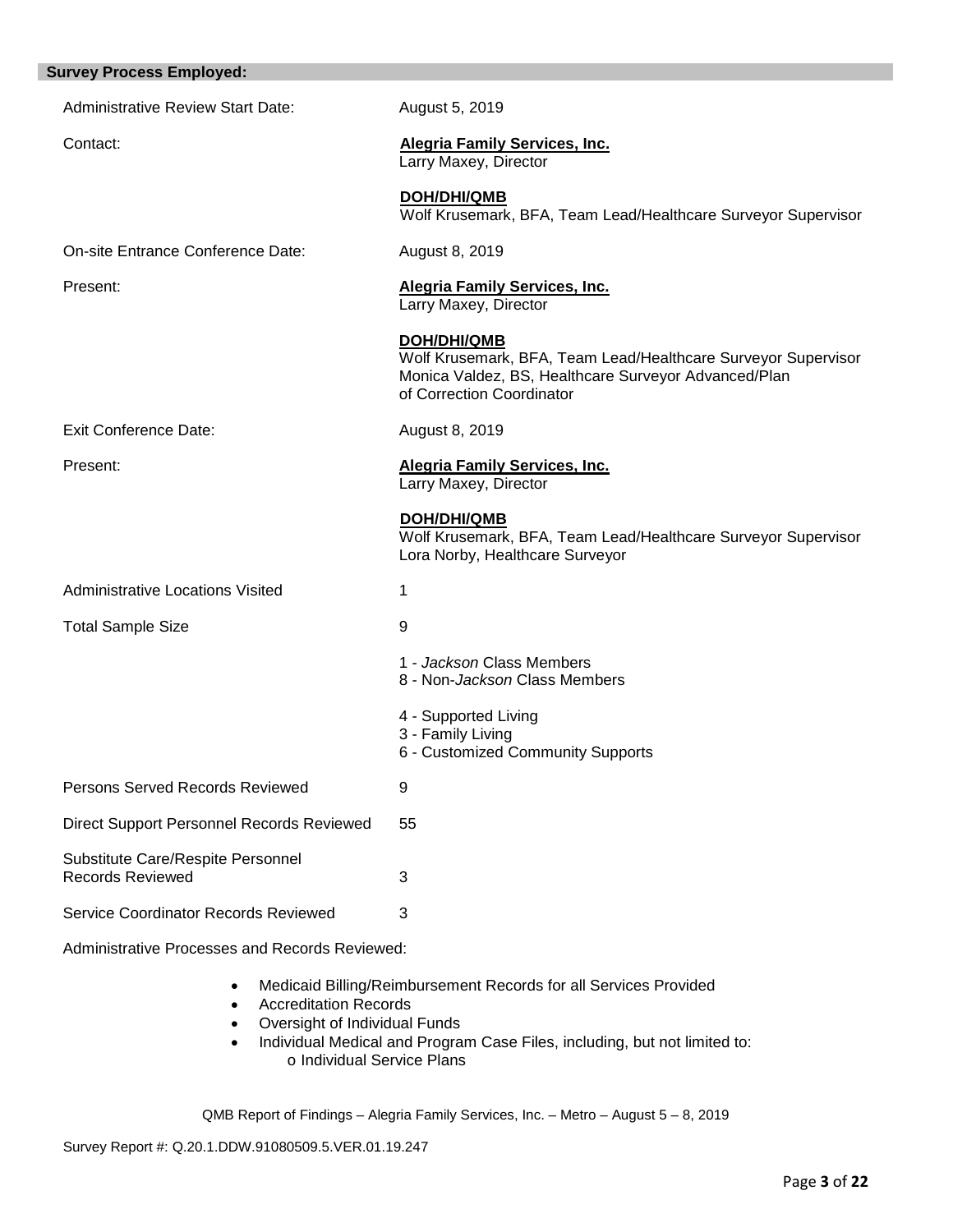- o Progress on Identified Outcomes
- o Healthcare Plans
- o Medication Administration Records
- o Medical Emergency Response Plans
- o Therapy Evaluations and Plans
- o Healthcare Documentation Regarding Appointments and Required Follow-Up
- o Other Required Health Information
- Internal Incident Management Reports and System Process / General Events Reports
- Personnel Files, including nursing and subcontracted staff
- Staff Training Records, Including Competency Interviews with Staff
- Agency Policy and Procedure Manual
- Caregiver Criminal History Screening Records
- Consolidated Online Registry/Employee Abuse Registry
- Human Rights Committee Notes and Meeting Minutes
- Evacuation Drills of Residences and Service Locations
- Quality Assurance / Improvement Plan
- CC: Distribution List: DOH Division of Health Improvement
	- DOH Developmental Disabilities Supports Division
	- DOH Office of Internal Audit
	- HSD Medical Assistance Division

NM Attorney General's Office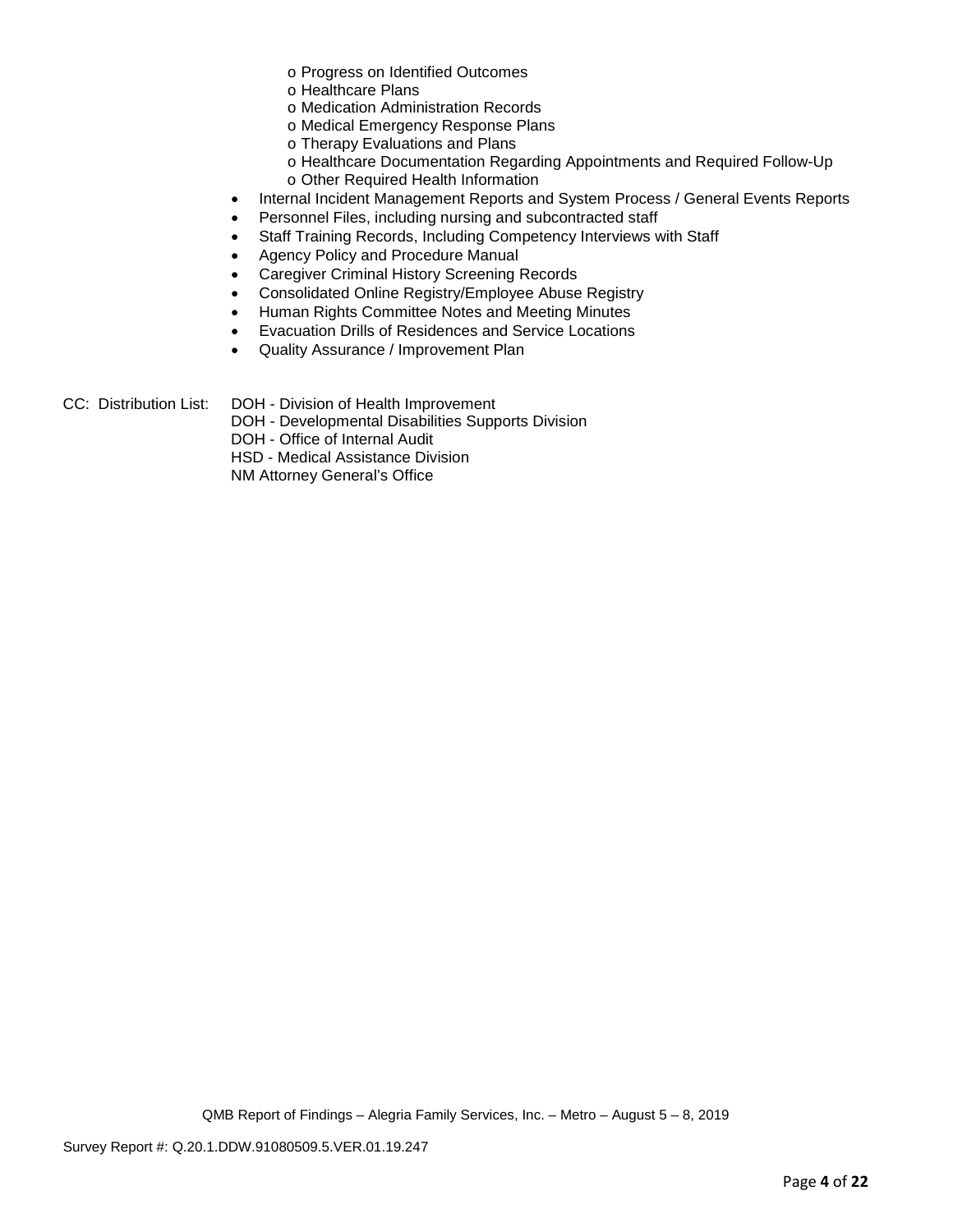## **Department of Health, Division of Health Improvement QMB Determination of Compliance Process**

The Division of Health Improvement, Quality Management Bureau (QMB) surveys compliance of the Developmental Disabilities Waiver (DDW) standards and other state and federal regulations. For the purpose of the LCA / CI survey the CMS waiver assurances have been grouped into four (4) Service Domains: Plan of Care (ISP Implementation); Qualified Providers; Health, Welfare and Safety; and Administrative Oversight (note that Administrative Oversight listed in this document is not the same as the CMS assurance of Administrative Authority. Used in this context it is related to the agency's operational policies and procedures, Quality Assurance system and Medicaid billing and reimbursement processes.)

The QMB Determination of Compliance process is based on provider compliance or non-compliance with standards and regulations identified during the on-site survey process and as reported in the QMB Report of Findings. All areas reviewed by QMB have been agreed to by DDSD and DHI/QMB and are reflective of CMS requirements. All deficiencies (non-compliance with standards and regulations) are identified and cited as either a Standard level deficiency or a Condition of Participation level deficiency in the QMB Reports of Findings. All deficiencies require corrective action when non-compliance is identified.

Each deficiency in your Report of Findings has been predetermined to be a Standard Level Deficiency, a Condition of Participation Level Deficiency, if below 85% compliance or a non-negotiable Condition of Participation Level Deficiency. Your Agency's overall Compliance Determination is based on a Scope and Severity Scale which takes into account the number of Standard and Condition Level Tags cited as well as the percentage of Individuals affected in the sample.

# **Conditions of Participation (CoPs)**

CoPs are based on the Centers for Medicare and Medicaid Services, Home and Community-Based Waiver required assurances, in addition to the New Mexico Developmental Disability Waiver (DDW) Service Standards. The Division of Health Improvement (DHI), in conjunction with the Developmental Disability Support Division (DDSD), has identified certain deficiencies that have the potential to be a Condition of Participation Level, if the tag falls below 85% compliance based on the number of people affected. Additionally, there are what are called nonnegotiable Conditions of Participation, regardless if one person or multiple people are affected. In this context, a CoP is defined as an essential / fundamental regulation or standard, which when out of compliance directly affects the health and welfare of the Individuals served. If no deficiencies within a Tag are at the level of a CoP, it is cited as a Standard Level Deficiency.

# *Service Domains and CoPs for Living Care Arrangements and Community Inclusion are as follows:*

**Service Domain: Service Plan: ISP Implementation -** *Services are delivered in accordance with the service plan, including type, scope, amount, duration and frequency specified in the service plan.*

## **Potential Condition of Participation Level Tags, if compliance is below 85%:**

- **1A08.3 –** Administrative Case File: Individual Service Plan / ISP Components
- **1A32 –** Administrative Case File: Individual Service Plan Implementation
- **LS14 –** Residential Service Delivery Site Case File (ISP and Healthcare Requirements)
- **IS14 –** CCS / CIES Service Delivery Site Case File (ISP and Healthcare Requirements)

**Service Domain: Qualified Providers -** *The State monitors non-licensed/non-certified providers to assure adherence to waiver requirements. The State implements its policies and procedures for verifying that provider training is conducted in accordance with State requirements and the approved waiver.*

## **Potential Condition of Participation Level Tags, if compliance is below 85%:**

• **1A20 -** Direct Support Personnel Training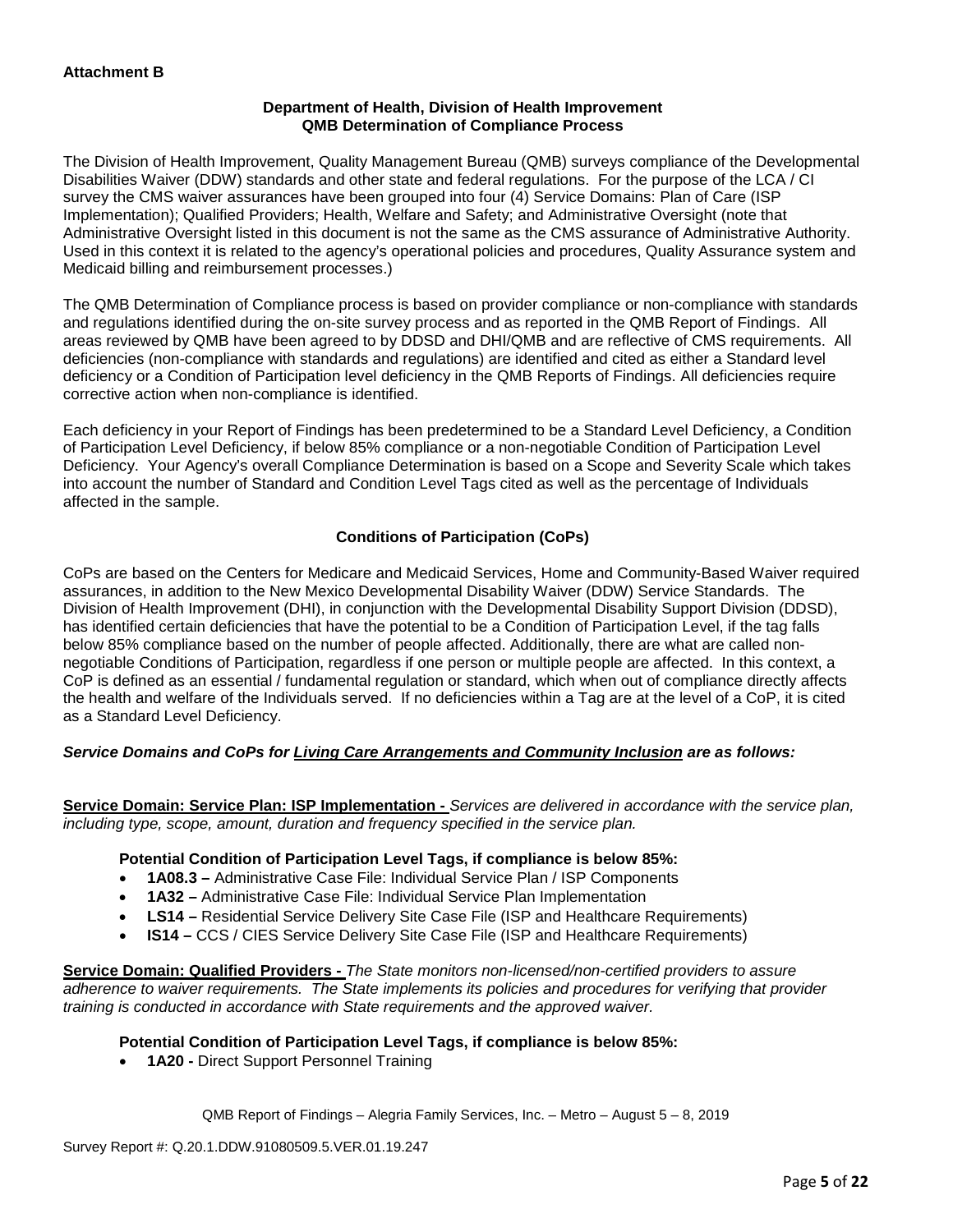- **1A22 -** Agency Personnel Competency
- **1A37 –** Individual Specific Training

## **Non-Negotiable Condition of Participation Level Tags (one or more Individuals are cited):**

- **1A25.1 –** Caregiver Criminal History Screening
- **1A26.1 –** Consolidated On-line Registry Employee Abuse Registry

**Service Domain: Health, Welfare and Safety -** *The State, on an ongoing basis, identifies, addresses and seeks to prevent occurrences of abuse, neglect and exploitation. Individuals shall be afforded their basic human rights. The provider supports individuals to access needed healthcare services in a timely manner.*

## **Potential Condition of Participation Level Tags, if compliance is below 85%:**

- **1A08.2 –** Administrative Case File: Healthcare Requirements & Follow-up
- **1A09 –** Medication Delivery Routine Medication Administration
- **1A09.1 –** Medication Delivery PRN Medication Administration
- **1A15.2 –** Administrative Case File: Healthcare Documentation (Therap and Required Plans)

## **Non-Negotiable Condition of Participation Level Tags (one or more Individuals are cited):**

- **1A05 –** General Requirements / Agency Policy and Procedure Requirements
- **1A07 –** Social Security Income (SSI) Payments
- **1A09.2 –** Medication Delivery Nurse Approval for PRN Medication
- **1A15 –** Healthcare Documentation Nurse Availability
- **1A31 –** Client Rights/Human Rights
- **LS25.1 –** Residential Reqts. (Physical Environment Supported Living / Family Living / Intensive Medical Living)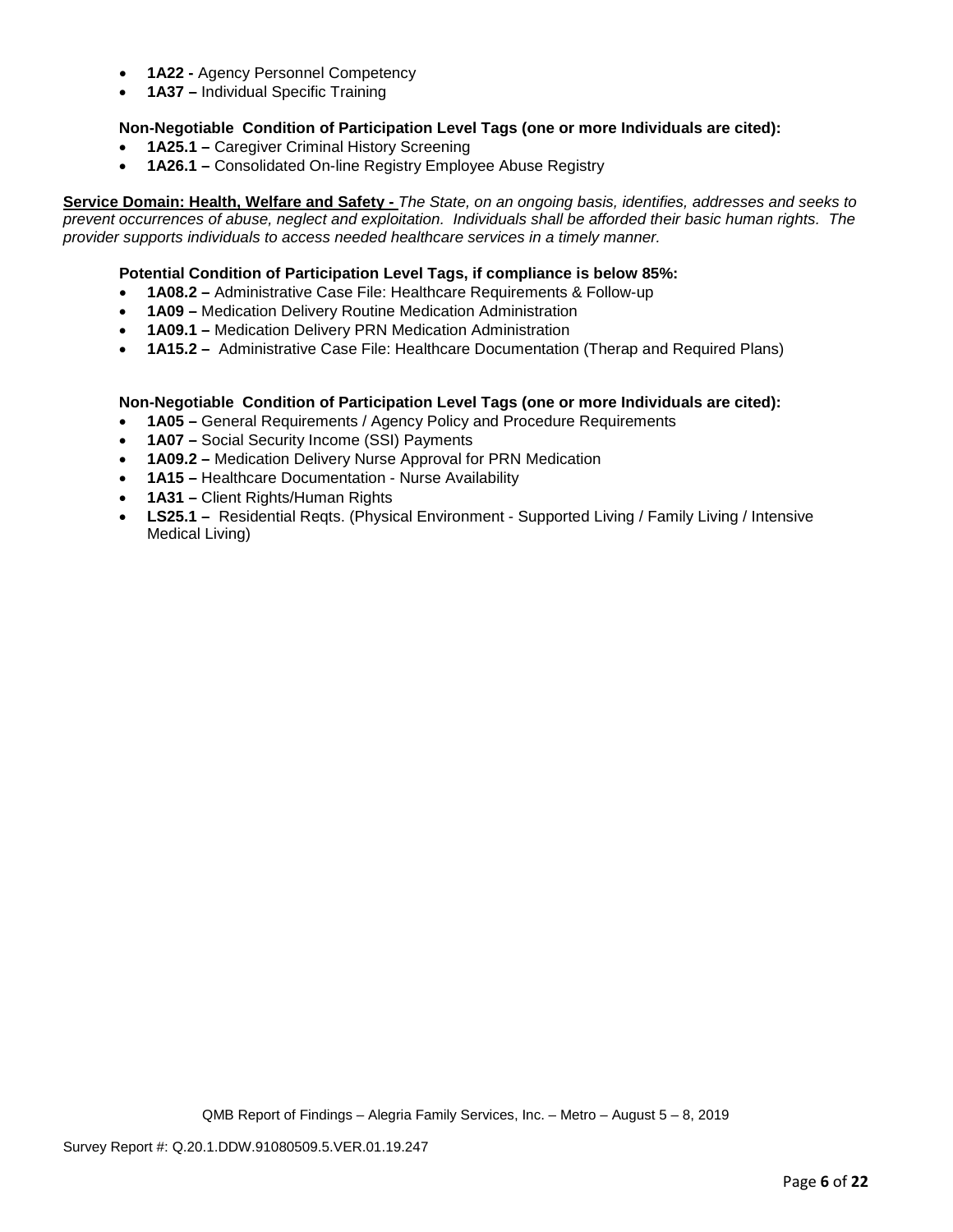## **Attachment C**

#### **Guidelines for the Provider Informal Reconsideration of Finding (IRF) Process**

## **Introduction:**

Throughout the QMB Survey process, surveyors are openly communicating with providers. Open communication means surveyors have clarified issues and/or requested missing information before completing the review through the use of the signed/dated "Document Request," or "Administrative Needs," etc. forms. Regardless, there may still be instances where the provider disagrees with a specific finding. Providers may use the following process to informally dispute a finding.

## **Instructions:**

- 1. The Informal Reconsideration of the Finding (IRF) request must be received in writing to the QMB Deputy Bureau Chief **within 10 business days** of receipt of the final Report of Findings.
- 2. The written request for an IRF *must* be completed on the QMB Request for Informal Reconsideration of Finding form available on the QMB website: <https://nmhealth.org/about/dhi/cbp/irf/>
- 3. The written request for an IRF must specify in detail the request for reconsideration and why the finding is inaccurate.
- 4. The IRF request must include all supporting documentation or evidence.
- 5. If you have questions about the IRF process, email the IRF Chairperson, Valerie V. Valdez at [valerie.valdez@state.nm.us](mailto:valerie.valdez@state.nm.us) for assistance.

## **The following limitations apply to the IRF process:**

- The written request for an IRF and all supporting evidence must be received within 10 business days.
- Findings based on evidence requested during the survey and not provided may not be subject to reconsideration.
- The supporting documentation must be new evidence not previously reviewed or requested by the survey team.
- Providers must continue to complete their Plan of Correction during the IRF process
- Providers may not request an IRF to challenge the sampling methodology.
- Providers may not request an IRF based on disagreement with the nature of the standard or regulation.
- Providers may not request an IRF to challenge the team composition.
- Providers may not request an IRF to challenge the DHI/QMB determination of compliance or the length of their DDSD provider contract.

A Provider forfeits the right to an IRF if the request is not received within 10 business days of receiving the report and/or does not include all supporting documentation or evidence to show compliance with the standards and regulations.

The IRF Committee will review the request; the Provider will be notified in writing of the ruling; no face-to-face meeting will be conducted.

When a Provider requests that a finding be reconsidered, it does not stop or delay the Plan of Correction process. **Providers must continue to complete the Plan of Correction, including the finding in dispute regardless of the IRF status.** If a finding is removed or modified, it will be noted and removed or modified from the Report of Findings. It should be noted that in some cases a Plan of Correction may be completed prior to the IRF process being completed. The provider will be notified in writing on the decisions of the IRF committee.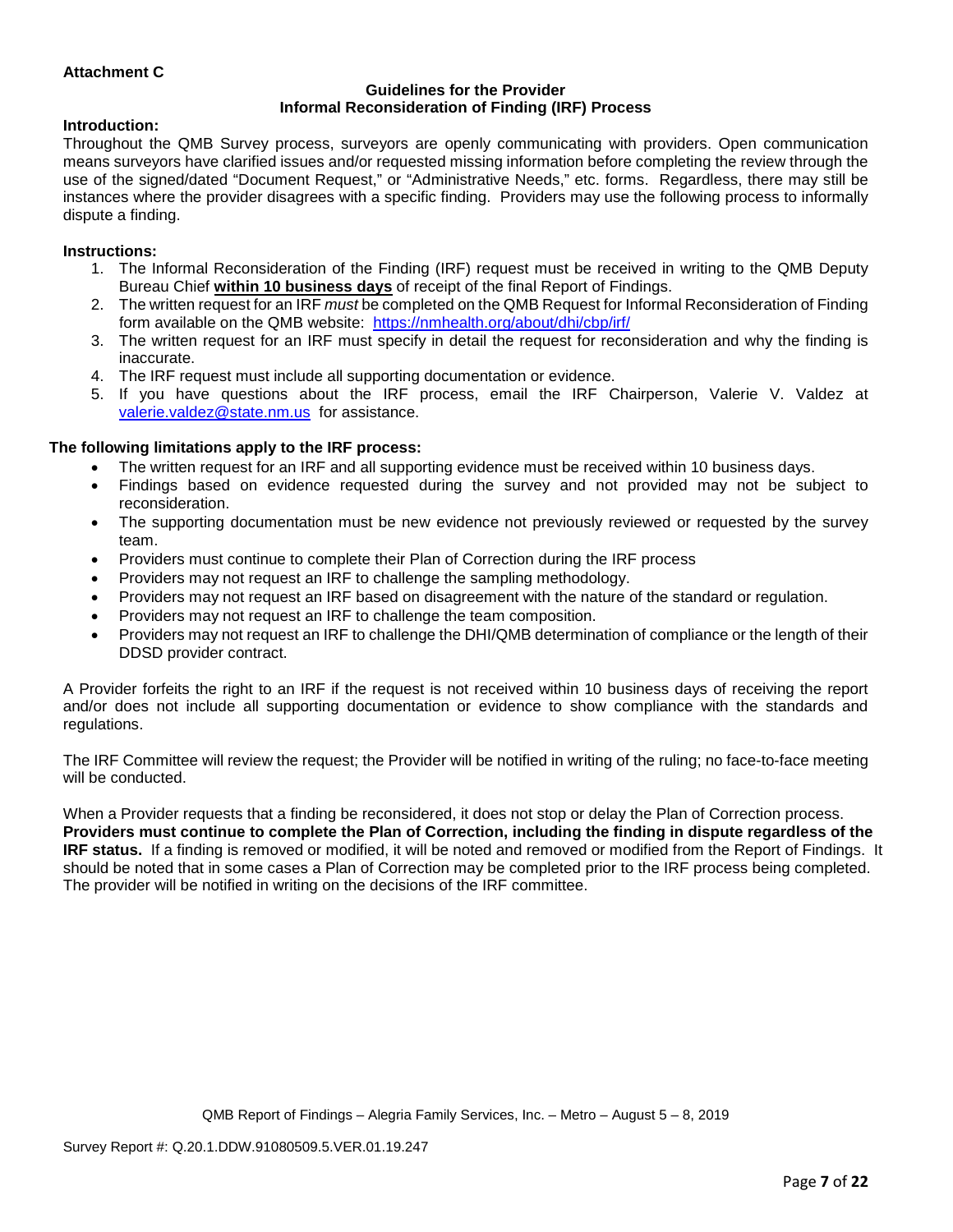# **QMB Determinations of Compliance**

## **Compliance:**

The QMB determination of *Compliance* indicates that a provider has either no deficiencies found during a survey or that no deficiencies at the Condition of Participation Level were found. The agency has obtained a level of compliance such that there is a minimal potential for harm to individuals' health and safety. To qualify for a determination of *Compliance*, the provider must have received no Conditions of Participation Level Deficiencies and have a minimal number of Individuals on the sample affected by the findings indicated in the Standards Level Tags.

## **Partial-Compliance with Standard Level Tags:**

The QMB determination of *Partial-Compliance with Standard Level Tags* indicates that a provider is in compliance with all Condition of Participation Level deficiencies but is out of compliance with a certain percentage of Standard Level deficiencies. This partial-compliance, if not corrected, may result in a negative outcome or the potential for more than minimal harm to individuals' health and safety. There are two ways to receive a determination of Partial Compliance with Standard Level Tags:

- 1. Your Report of Findings includes 16 or fewer Standards Level Tags with between 75% and 100% of the survey sample affected in any tag.
- 2. Your Report of Findings includes 17 or more Standard Level Tags with between 50% to 74% of the survey sample affected in any tag.

## **Partial-Compliance with Standard Level Tags and Condition of Participation Level Tags:**

The QMB determination of *Partial-Compliance with Standard Level Tags and Condition of Participation Level Tags*  indicates that a provider is out of compliance with one to five  $(1 - 5)$  Condition of Participation Level Tags. This partial-compliance, if not corrected, may result in a serious negative outcome or the potential for more than minimal harm to individuals' health and safety.

## **Non-Compliance:**

The QMB determination of *Non-Compliance* indicates a provider is significantly out of compliance with both Standard Level deficiencies and Conditions of Participation level deficiencies. This non-compliance, if not corrected, may result in a serious negative outcome or the potential for more than minimal harm to individuals' health and safety. There are three ways an agency can receive a determination of Non-Compliance:

- 1. Your Report of Findings includes 17 or more Standard Level Tags with 0 to 5 Condition of Participation Level Tags with 75% to 100% of the survey sample affected in any tag.
- 2. Your Report of Findings includes any amount of Standard Level Tags with 6 or more Condition of Participation Level Tags.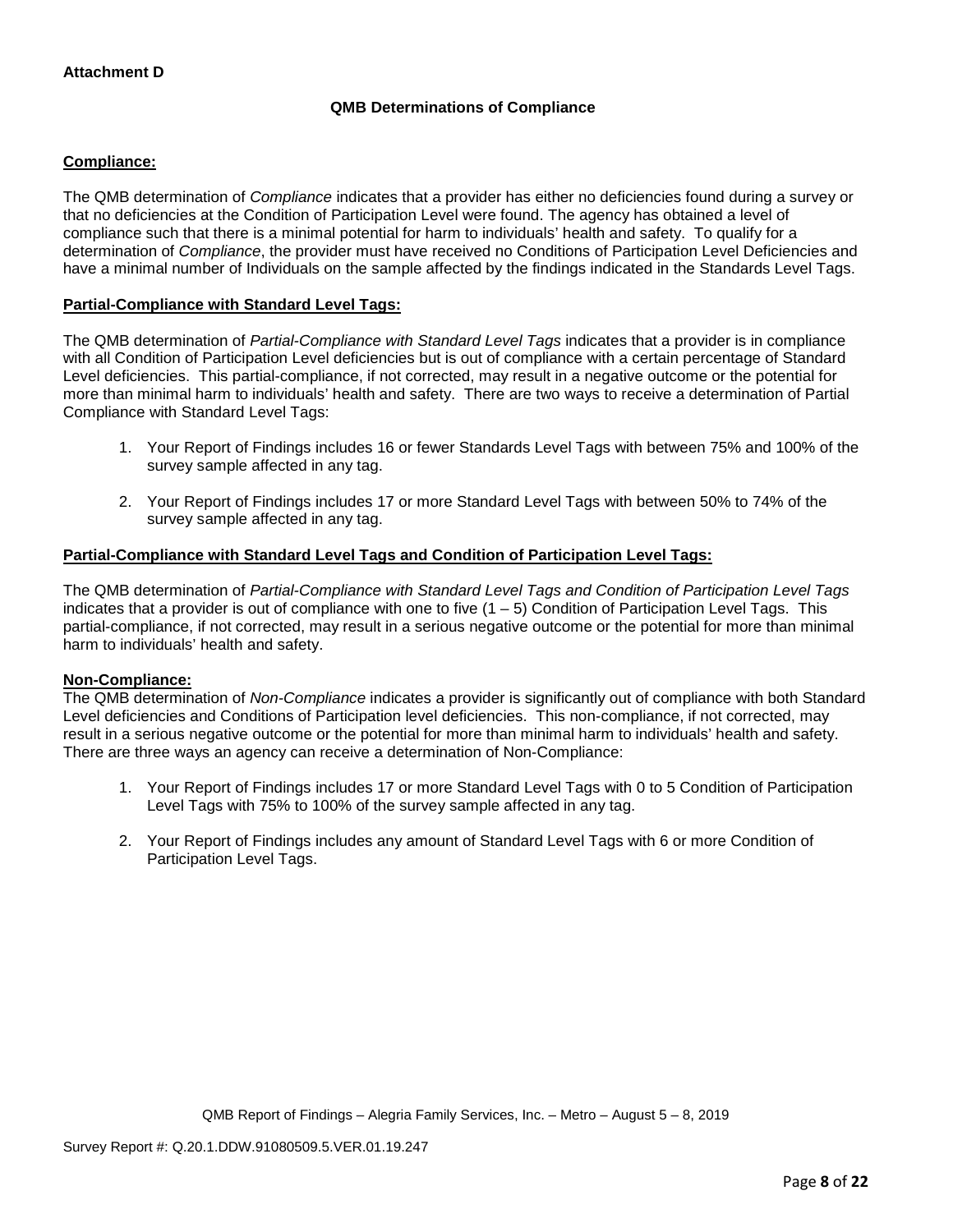| <b>Compliance</b>                                                                                                       | Weighting                                                                                                                           |                                                                                                                                |                                                                                                                                |                                                                                                                           |                                                                                                                        |                                                                                                                                  |                                                                                                                  |
|-------------------------------------------------------------------------------------------------------------------------|-------------------------------------------------------------------------------------------------------------------------------------|--------------------------------------------------------------------------------------------------------------------------------|--------------------------------------------------------------------------------------------------------------------------------|---------------------------------------------------------------------------------------------------------------------------|------------------------------------------------------------------------------------------------------------------------|----------------------------------------------------------------------------------------------------------------------------------|------------------------------------------------------------------------------------------------------------------|
| <b>Determination</b>                                                                                                    |                                                                                                                                     | <b>LOW</b>                                                                                                                     |                                                                                                                                | <b>MEDIUM</b>                                                                                                             |                                                                                                                        |                                                                                                                                  | <b>HIGH</b>                                                                                                      |
|                                                                                                                         |                                                                                                                                     |                                                                                                                                |                                                                                                                                |                                                                                                                           |                                                                                                                        |                                                                                                                                  |                                                                                                                  |
| <b>Standard Level</b><br>Tags:                                                                                          | up to 16                                                                                                                            | 17 or more                                                                                                                     | up to 16                                                                                                                       | 17 or more                                                                                                                | Any<br><b>Amount</b>                                                                                                   | 17 or more                                                                                                                       | Any<br><b>Amount</b>                                                                                             |
|                                                                                                                         | and                                                                                                                                 | and                                                                                                                            | and                                                                                                                            | and                                                                                                                       | And/or                                                                                                                 | and                                                                                                                              | And/or                                                                                                           |
| CoP Level<br>Tags:                                                                                                      | 0 CoP                                                                                                                               | 0 CoP                                                                                                                          | 0 CoP                                                                                                                          | 0 CoP                                                                                                                     | 1 to 5 CoPs                                                                                                            | 0 to 5 CoPs                                                                                                                      | 6 or more<br><b>CoPs</b>                                                                                         |
|                                                                                                                         | and                                                                                                                                 | and                                                                                                                            | and                                                                                                                            | and                                                                                                                       |                                                                                                                        | and                                                                                                                              |                                                                                                                  |
| Sample<br>Affected:                                                                                                     | 0 to 74%                                                                                                                            | 0 to 49%                                                                                                                       | 75 to 100%                                                                                                                     | 50 to 74%                                                                                                                 |                                                                                                                        | 75 to 100%                                                                                                                       |                                                                                                                  |
| "Non-<br>Compliance"                                                                                                    |                                                                                                                                     |                                                                                                                                |                                                                                                                                |                                                                                                                           |                                                                                                                        | 17 or more<br>Standard<br>Level Tags<br>with 75 to<br><b>100% of the</b><br>Individuals in<br>the sample<br>cited in any<br>tag. | <b>Any Amount</b><br>of Standard<br>Level Tags<br>and 6 or more<br>Conditions of<br>Participation<br>Level Tags. |
| "Partial<br>Compliance<br>with Standard<br>Level tags and<br><b>Condition of</b><br><b>Participation</b><br>Level Tags" |                                                                                                                                     |                                                                                                                                |                                                                                                                                |                                                                                                                           | <b>Any Amount</b><br>of Standard<br>Level Tags,<br>plus 1 to 5<br><b>Conditions of</b><br>Participation<br>Level tags. |                                                                                                                                  |                                                                                                                  |
| "Partial<br><b>Compliance</b><br>with Standard<br>Level tags"                                                           |                                                                                                                                     |                                                                                                                                | up to 16<br>Standard<br>Level Tags<br>with 75 to<br><b>100% of the</b><br>individuals in<br>the sample<br>cited in any<br>tag. | 17 or more<br>Standard<br>Level Tags<br>with 50 to<br><b>74%</b> of the<br>individuals in<br>the sample<br>cited any tag. |                                                                                                                        |                                                                                                                                  |                                                                                                                  |
| "Compliance"                                                                                                            | Up to 16<br><b>Standard</b><br><b>Level Tags</b><br>with 0 to 74%<br>of the<br>individuals in<br>the sample<br>cited in any<br>tag. | 17 or more<br>Standard<br><b>Level Tags</b><br>with 0 to 49%<br>of the<br>individuals in<br>the sample<br>cited in any<br>tag. |                                                                                                                                |                                                                                                                           |                                                                                                                        |                                                                                                                                  |                                                                                                                  |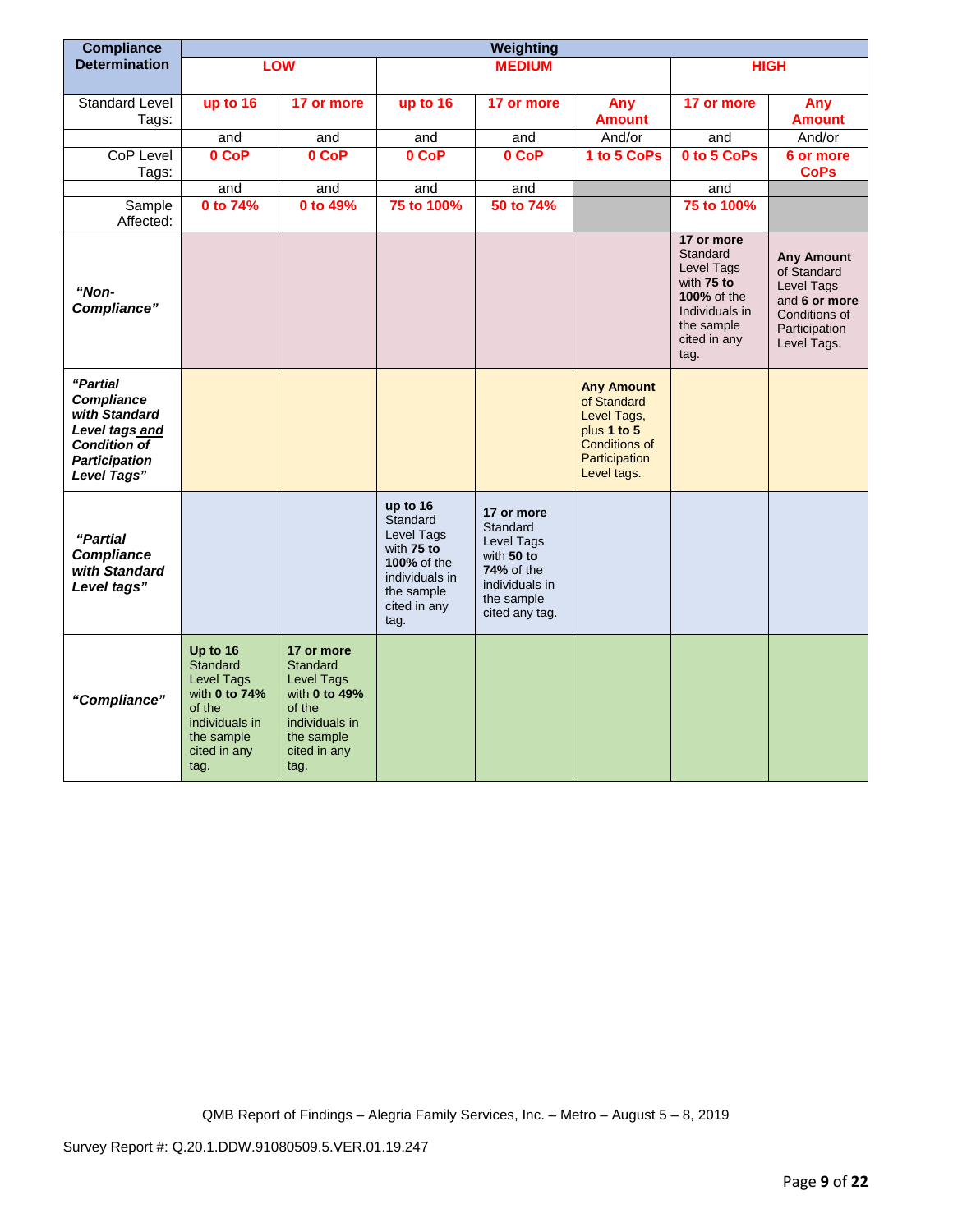Agency: **Alegria Family Services, Inc. – Metro Region**<br> **Program:** Developmental Disabilities Waiver **Program:** Developmental Disabilities Waiver<br> **Service:** 2018: Supported Living. Family Liv 2018: Supported Living, Family Living, Customized In-Home Supports, Customized Community Supports<br>Verification **Survey Type:<br>Routine Survey: Routine Survey: January 25 - 31, 2019 Verification Survey:** 

| <b>Standard of Care</b>                                                                                                                                     | <b>Routine Survey Deficiencies</b><br>January 25 - 31, 2019 | <b>Verification Survey New and Repeat Deficiencies</b><br>August 5 - 8, 2019 |  |  |  |  |
|-------------------------------------------------------------------------------------------------------------------------------------------------------------|-------------------------------------------------------------|------------------------------------------------------------------------------|--|--|--|--|
| Service Domain: Service Plans: ISP Implementation - Services are delivered in accordance with the service plan, including type, scope, amount, duration and |                                                             |                                                                              |  |  |  |  |
|                                                                                                                                                             | frequency specified in the service plan.                    |                                                                              |  |  |  |  |
| Tag #1A08.1 Administrative and Residential                                                                                                                  | <b>Standard Level Deficiency</b>                            | <b>Standard Level Deficiency</b>                                             |  |  |  |  |
| <b>Case File: Progress Notes</b>                                                                                                                            |                                                             |                                                                              |  |  |  |  |
| Developmental Disabilities (DD) Waiver Service                                                                                                              | Based on record review, the Agency did not                  | <b>New / Repeat Findings:</b>                                                |  |  |  |  |
| Standards 2/26/2018; Re-Issue: 12/28/2018; Eff                                                                                                              | maintain progress notes and other service delivery          |                                                                              |  |  |  |  |
| 1/1/2019                                                                                                                                                    | documentation for 1 of 11 Individuals.                      | Based on the Agency's Plan of Correction                                     |  |  |  |  |
| <b>Chapter 20: Provider Documentation and Client</b>                                                                                                        |                                                             | approved on 2/13/2019, "we now require the                                   |  |  |  |  |
| Records 20.2 Client Records Requirements: All                                                                                                               | Review of the Agency individual case files revealed         | Service Coordinators to review the progress notes                            |  |  |  |  |
| DD Waiver Provider Agencies are required to create                                                                                                          | the following items were not found:                         | and outcome tracking twice per month."                                       |  |  |  |  |
| and maintain individual client records. The contents                                                                                                        |                                                             |                                                                              |  |  |  |  |
| of client records vary depending on the unique                                                                                                              | <b>Administrative Case File:</b>                            | No evidence of ongoing bi-monthly tracking was                               |  |  |  |  |
| needs of the person receiving services and the                                                                                                              |                                                             | provided during the Verification Survey completed                            |  |  |  |  |
| resultant information produced. The extent of                                                                                                               | <b>Family Living Progress Notes/Daily Contact</b>           | August $5 - 8$ , 2019.                                                       |  |  |  |  |
| documentation required for individual client records                                                                                                        | Logs                                                        |                                                                              |  |  |  |  |
| per service type depends on the location of the file,                                                                                                       | • Individual $#10$ - None found for $10/28$ - 29, 2018.     |                                                                              |  |  |  |  |
| the type of service being provided, and the                                                                                                                 |                                                             |                                                                              |  |  |  |  |
| information necessary.                                                                                                                                      |                                                             |                                                                              |  |  |  |  |
| DD Waiver Provider Agencies are required to                                                                                                                 |                                                             |                                                                              |  |  |  |  |
| adhere to the following:<br>1. Client records must contain all documents                                                                                    |                                                             |                                                                              |  |  |  |  |
|                                                                                                                                                             |                                                             |                                                                              |  |  |  |  |
| essential to the service being provided and essential                                                                                                       |                                                             |                                                                              |  |  |  |  |
| to ensuring the health and safety of the person                                                                                                             |                                                             |                                                                              |  |  |  |  |
| during the provision of the service.                                                                                                                        |                                                             |                                                                              |  |  |  |  |
| 2. Provider Agencies must have readily accessible<br>records in home and community settings in paper or                                                     |                                                             |                                                                              |  |  |  |  |
| electronic form. Secure access to electronic records                                                                                                        |                                                             |                                                                              |  |  |  |  |
| through the Therap web-based system using                                                                                                                   |                                                             |                                                                              |  |  |  |  |
| computers or mobile devices is acceptable.                                                                                                                  |                                                             |                                                                              |  |  |  |  |
|                                                                                                                                                             |                                                             |                                                                              |  |  |  |  |
| 3. Provider Agencies are responsible for ensuring                                                                                                           |                                                             |                                                                              |  |  |  |  |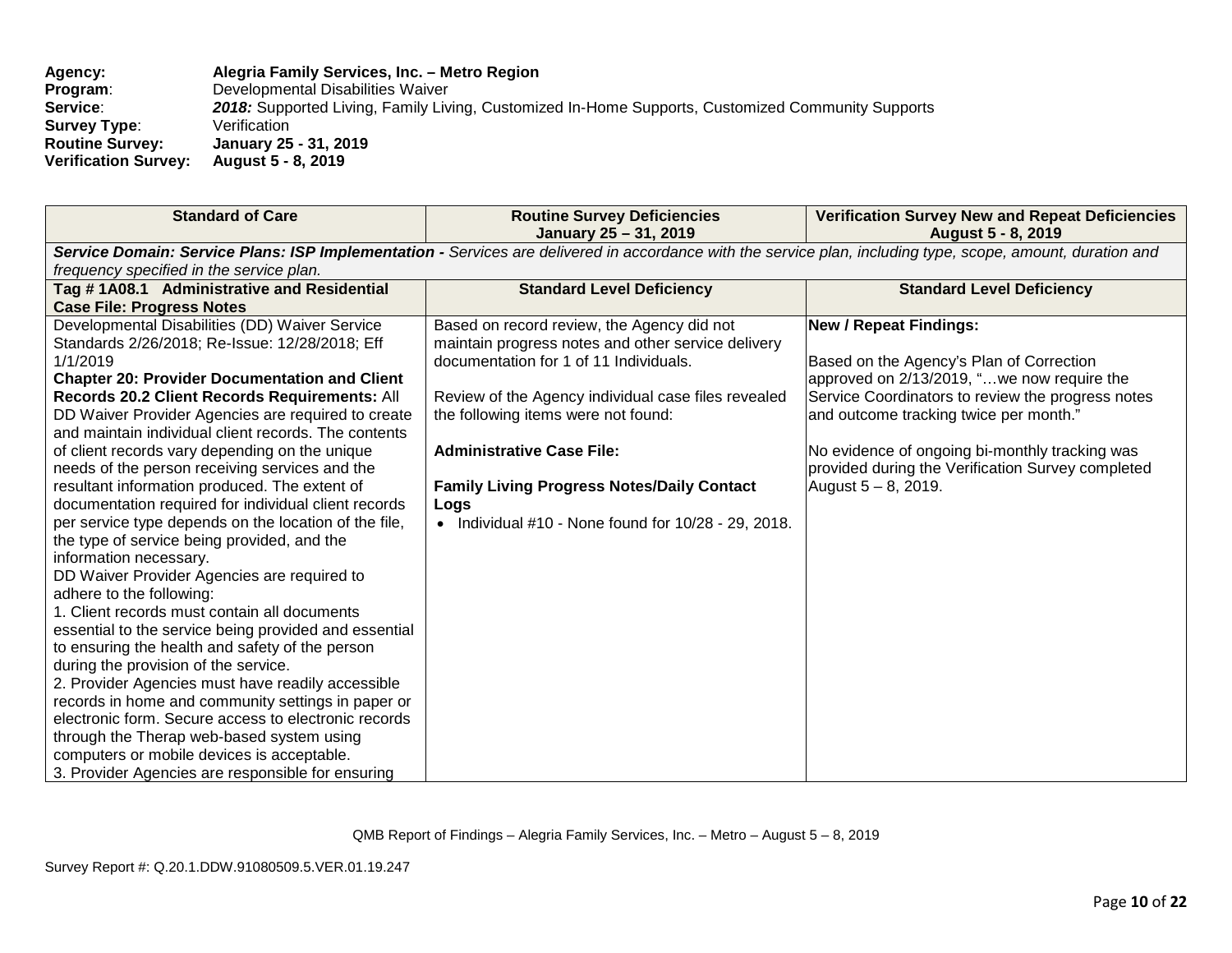| that all plans created by nurses, RDs, therapists or   |  |
|--------------------------------------------------------|--|
| BSCs are present in all needed settings.               |  |
| 4. Provider Agencies must maintain records of all      |  |
| documents produced by agency personnel or              |  |
| contractors on behalf of each person, including any    |  |
| routine notes or data, annual assessments, semi-       |  |
| annual reports, evidence of training                   |  |
| provided/received, progress notes, and any other       |  |
| interactions for which billing is generated.           |  |
| 5. Each Provider Agency is responsible for             |  |
| maintaining the daily or other contact notes           |  |
| documenting the nature and frequency of service        |  |
| delivery, as well as data tracking only for the        |  |
| services provided by their agency.                     |  |
| 6. The current Client File Matrix found in Appendix A  |  |
| Client File Matrix details the minimum requirements    |  |
| for records to be stored in agency office files, the   |  |
| delivery site, or with DSP while providing services in |  |
| the community.                                         |  |
| 7. All records pertaining to JCMs must be retained     |  |
| permanently and must be made available to DDSD         |  |
| upon request, upon the termination or expiration of a  |  |
| provider agreement, or upon provider withdrawal        |  |
| from services.                                         |  |
|                                                        |  |
|                                                        |  |
|                                                        |  |
|                                                        |  |
|                                                        |  |
|                                                        |  |
|                                                        |  |
|                                                        |  |
|                                                        |  |
|                                                        |  |
|                                                        |  |
|                                                        |  |
|                                                        |  |
|                                                        |  |
|                                                        |  |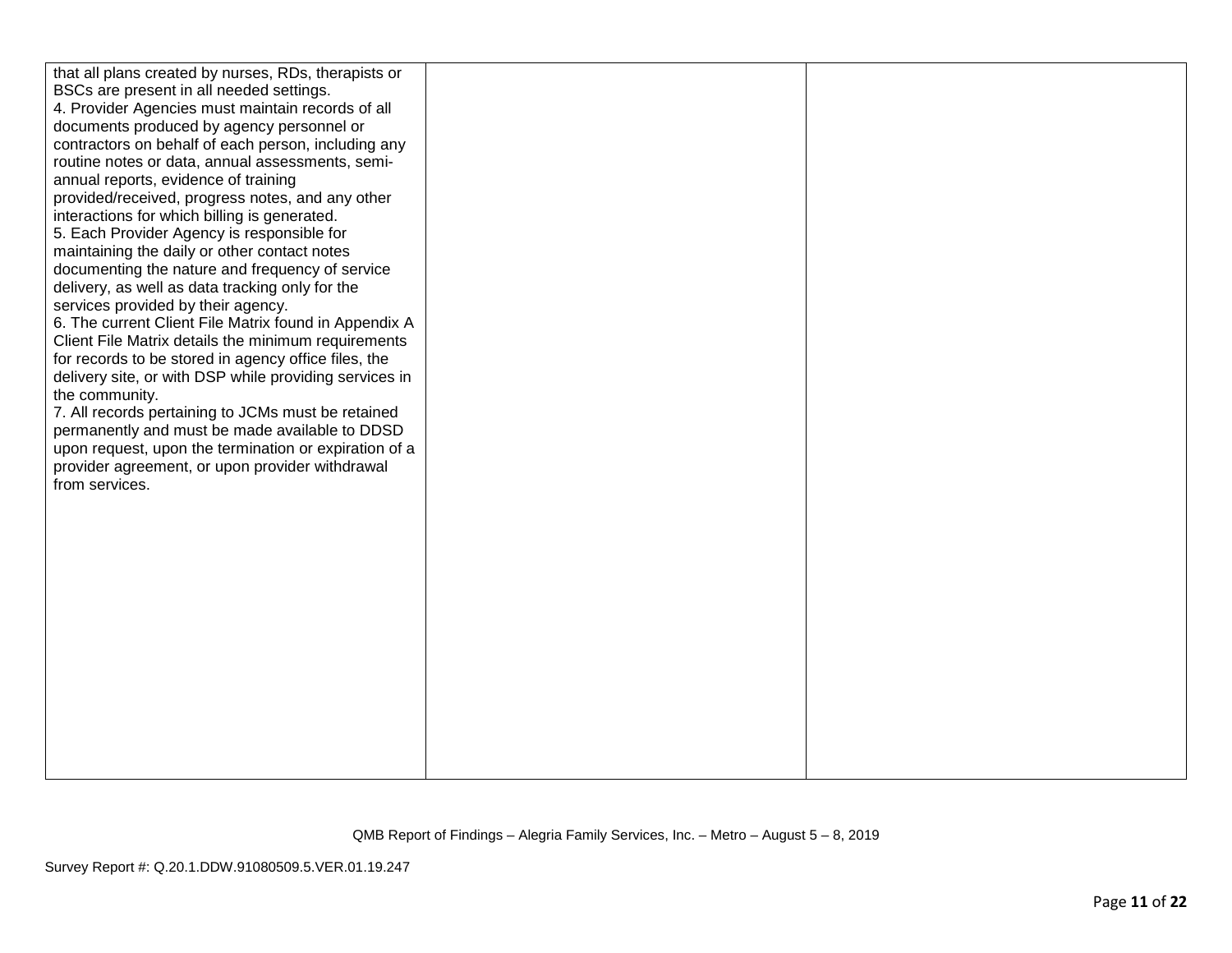| <b>Standard of Care</b>                                                                                                                                                                                                                                                                                                                                                                                                                                                                                                                                                                                                                                                                                                                                                                                                                                                                                                                                                                                                                                                                                         | <b>Routine Survey Deficiencies</b><br>January 25 - 31, 2019                                                                                                                                                                                                                                                                                                                                                                                                                                                                                                                                                                                               | <b>Verification Survey New and Repeat Deficiencies</b><br>August 5 - 8, 2019                                                                                                                                                                                                                                                             |  |  |  |
|-----------------------------------------------------------------------------------------------------------------------------------------------------------------------------------------------------------------------------------------------------------------------------------------------------------------------------------------------------------------------------------------------------------------------------------------------------------------------------------------------------------------------------------------------------------------------------------------------------------------------------------------------------------------------------------------------------------------------------------------------------------------------------------------------------------------------------------------------------------------------------------------------------------------------------------------------------------------------------------------------------------------------------------------------------------------------------------------------------------------|-----------------------------------------------------------------------------------------------------------------------------------------------------------------------------------------------------------------------------------------------------------------------------------------------------------------------------------------------------------------------------------------------------------------------------------------------------------------------------------------------------------------------------------------------------------------------------------------------------------------------------------------------------------|------------------------------------------------------------------------------------------------------------------------------------------------------------------------------------------------------------------------------------------------------------------------------------------------------------------------------------------|--|--|--|
| Service Domain: Qualified Providers - The State monitors non-licensed/non-certified providers to assure adherence to waiver requirements. The State<br>implements its policies and procedures for verifying that provider training is conducted in accordance with State requirements and the approved waiver.                                                                                                                                                                                                                                                                                                                                                                                                                                                                                                                                                                                                                                                                                                                                                                                                  |                                                                                                                                                                                                                                                                                                                                                                                                                                                                                                                                                                                                                                                           |                                                                                                                                                                                                                                                                                                                                          |  |  |  |
| Tag #1A20 Direct Support Personnel Training                                                                                                                                                                                                                                                                                                                                                                                                                                                                                                                                                                                                                                                                                                                                                                                                                                                                                                                                                                                                                                                                     | <b>Condition of Participation Level Deficiency</b>                                                                                                                                                                                                                                                                                                                                                                                                                                                                                                                                                                                                        | <b>Standard Level Deficiency</b>                                                                                                                                                                                                                                                                                                         |  |  |  |
| Developmental Disabilities (DD) Waiver Service<br>Standards 2/26/2018; Re-Issue: 12/28/2018; Eff<br>1/1/2019<br>Chapter 17: Training Requirements: The purpose<br>of this chapter is to outline requirements for<br>completing, reporting and documenting DDSD<br>training requirements for DD Waiver Provider<br>Agencies as well as requirements for certified<br>trainers or mentors of DDSD Core curriculum<br>training.                                                                                                                                                                                                                                                                                                                                                                                                                                                                                                                                                                                                                                                                                    | After an analysis of the evidence it has been<br>determined there is a significant potential for a<br>negative outcome to occur.<br>Based on record review, the Agency did not ensure<br>Orientation and Training requirements were met for<br>42 of 59 Direct Support Personnel.<br>Review of Direct Support Personnel training records<br>found no evidence of the following required                                                                                                                                                                                                                                                                   | <b>Repeat Finding:</b><br>Based on record review, the Agency did not ensure<br>Orientation and Training requirements were met for<br>1 of 55 Direct Support Personnel.<br>Review of Direct Support Personnel training records<br>found no evidence of the following required<br>DOH/DDSD trainings and certification being<br>completed: |  |  |  |
| 17.1 Training Requirements for Direct Support<br><b>Personnel and Direct Support Supervisors:</b><br>Direct Support Personnel (DSP) and Direct Support<br>Supervisors (DSS) include staff and contractors from<br>agencies providing the following services: Supported<br>Living, Family Living, CIHS, IMLS, CCS, CIE and<br>Crisis Supports.<br>1. DSP/DSS must successfully:<br>a. Complete IST requirements in accordance with<br>the specifications described in the ISP of each<br>person supported and as outlined in 17.10<br>Individual-Specific Training below.<br>b. Complete training on DOH-approved ANE<br>reporting procedures in accordance with NMAC<br>7.1.14<br>c. Complete training in universal precautions. The<br>training materials shall meet Occupational Safety<br>and Health Administration (OSHA) requirements<br>d. Complete and maintain certification in First Aid<br>and CPR. The training materials shall meet OSHA<br>requirements/guidelines.<br>e. Complete relevant training in accordance with<br>OSHA requirements (if job involves exposure to<br>hazardous chemicals). | DOH/DDSD trainings and certification being<br>completed:<br><b>CPR</b><br>• Not Found (#501, 502, 503, 504, 505, 506, 507,<br>509, 510, 512, 513, 514, 515, 516, 517, 519,<br>520, 521, 523, 525, 526, 527, 528, 529, 530,<br>531, 532, 533, 534, 535, 536, 540, 541, 542,<br>546, 548, 549, 550, 551, 552, 553, 554)<br><b>First Aid</b><br>• Not Found (#501, 502, 503, 504, 505, 506, 507,<br>509, 510, 513, 514, 515, 516, 517, 519, 520,<br>521, 523, 525, 526, 527, 528, 529, 530, 531,<br>532, 533, 534, 535, 536, 540, 541, 542, 546,<br>548, 549, 550, 551, 552, 553, 554)<br><b>Assisting with Medication Delivery</b><br>• Not Found $(\#513)$ | <b>CPR</b><br>• Not Found (#504)<br><b>First Aid</b><br>• Not Found $(\#504)$<br>(Note: Training scheduled for 8/24/2019)                                                                                                                                                                                                                |  |  |  |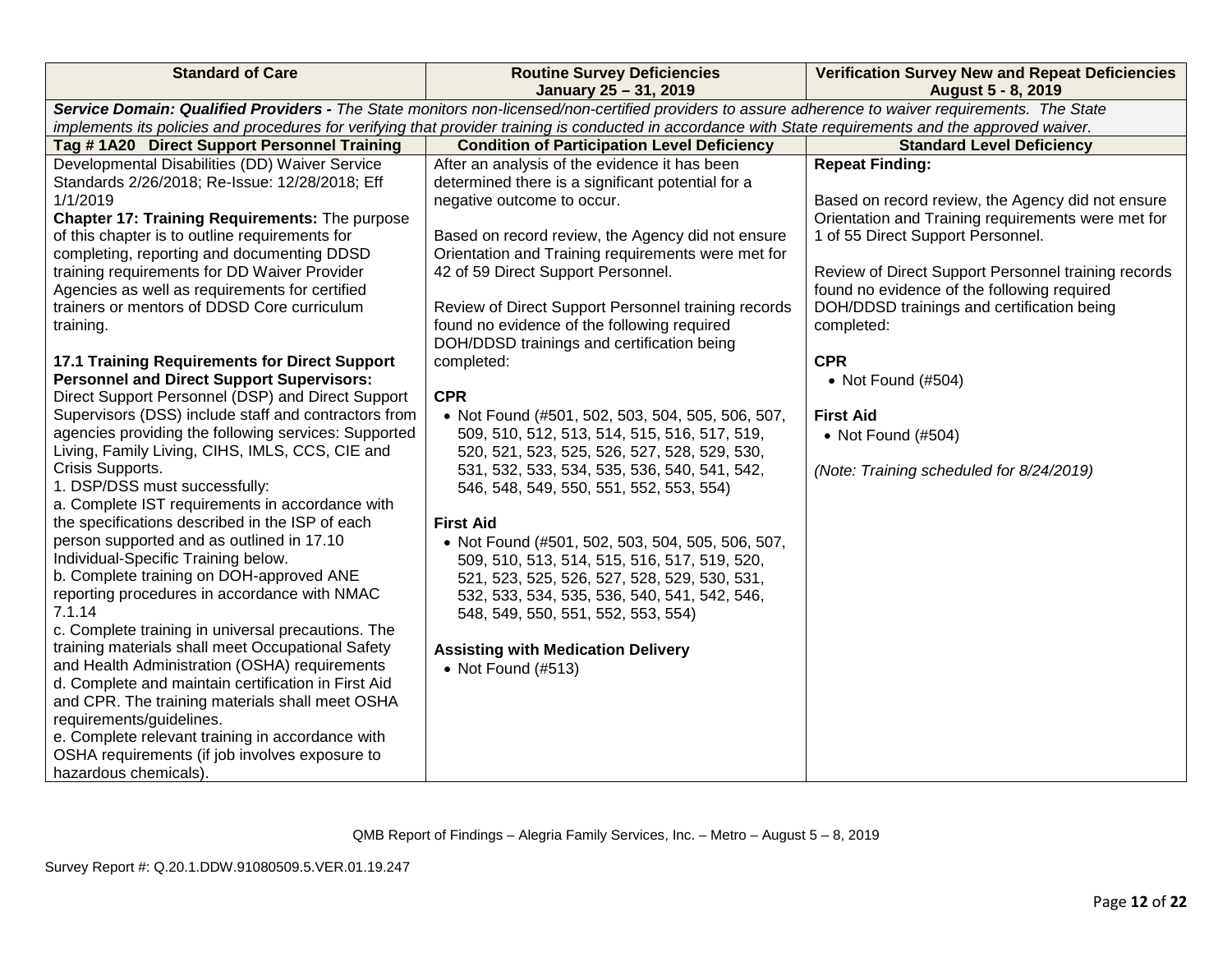| f. Become certified in a DDSD-approved system of      |  |
|-------------------------------------------------------|--|
| crisis prevention and intervention (e.g., MANDT,      |  |
| Handle with Care, CPI) before using EPR. Agency       |  |
| DSP and DSS shall maintain certification in a         |  |
| DDSD-approved system if any person they support       |  |
| has a BCIP that includes the use of EPR.              |  |
| g. Complete and maintain certification in a DDSD-     |  |
| approved medication course if required to assist with |  |
| medication delivery.                                  |  |
| h. Complete training regarding the HIPAA.             |  |
| 2. Any staff being used in an emergency to fill in or |  |
| cover a shift must have at a minimum the DDSD         |  |
| required core trainings and be on shift with a DSP    |  |
| who has completed the relevant IST.                   |  |
|                                                       |  |
| <b>17.1.2 Training Requirements for Service</b>       |  |
| <b>Coordinators (SC): Service Coordinators (SCs)</b>  |  |
| refer to staff at agencies providing the following    |  |
| services: Supported Living, Family Living,            |  |
| Customized In-home Supports, Intensive Medical        |  |
| Living, Customized Community Supports,                |  |
| Community Integrated Employment, and Crisis           |  |
| Supports.                                             |  |
| 1. A SC must successfully:                            |  |
| a. Complete IST requirements in accordance with       |  |
| the specifications described in the ISP of each       |  |
| person supported, and as outlined in the 17.10        |  |
| Individual-Specific Training below.                   |  |
| b. Complete training on DOH-approved ANE              |  |
| reporting procedures in accordance with NMAC          |  |
| 7.1.14.                                               |  |
| c. Complete training in universal precautions. The    |  |
| training materials shall meet Occupational Safety     |  |
| and Health Administration (OSHA) requirements.        |  |
| d. Complete and maintain certification in First Aid   |  |
| and CPR. The training materials shall meet OSHA       |  |
| requirements/guidelines.                              |  |
| e. Complete relevant training in accordance with      |  |
| OSHA requirements (if job involves exposure to        |  |
| hazardous chemicals)                                  |  |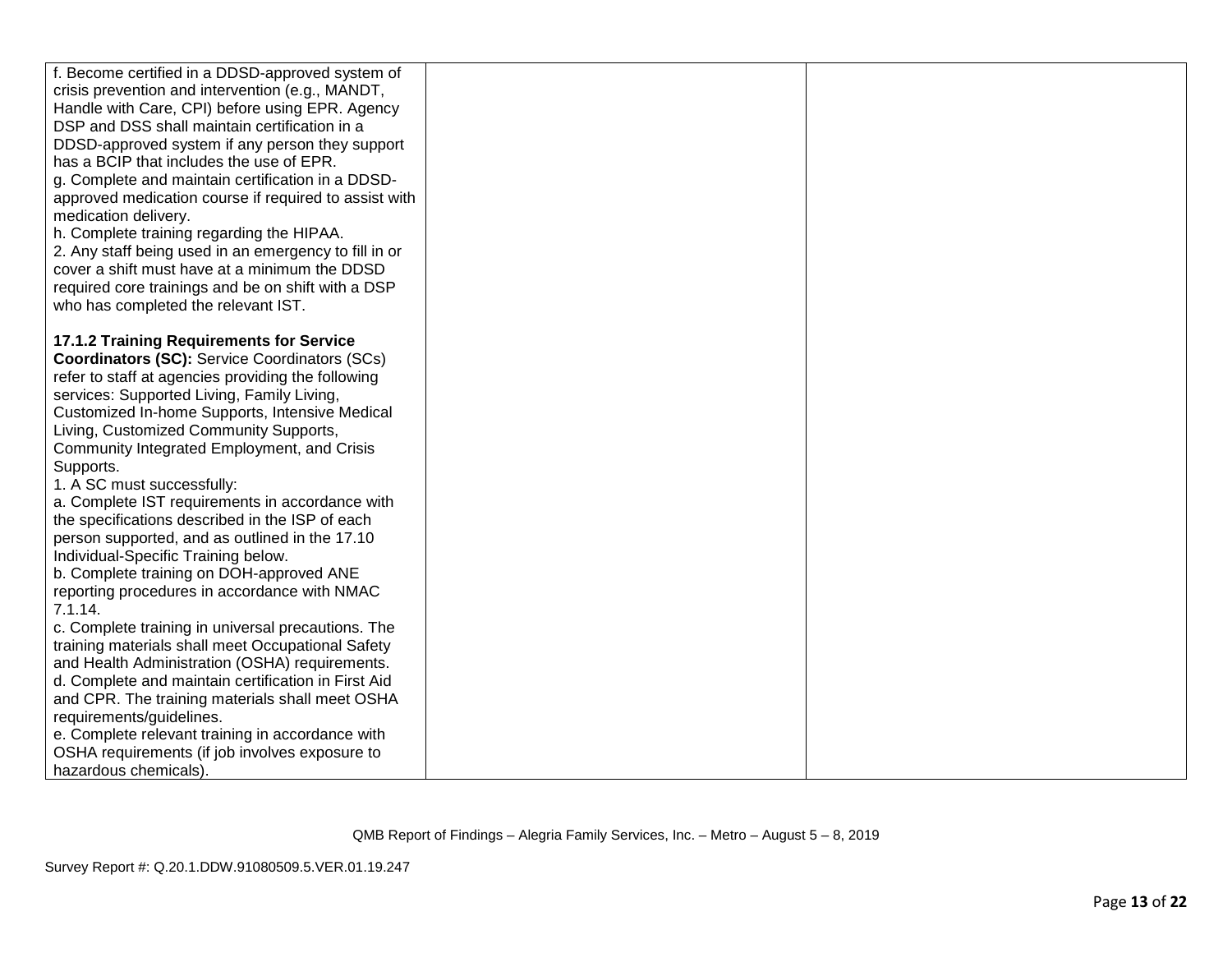| f. Become certified in a DDSD-approved system of<br>crisis prevention and intervention (e.g., MANDT,<br>Handle with Care, CPI) before using emergency<br>physical restraint. Agency SC shall maintain<br>certification in a DDSD-approved system if a person<br>they support has a Behavioral Crisis Intervention<br>Plan that includes the use of emergency physical<br>restraint.<br>g. Complete and maintain certification in AWMD if<br>required to assist with medications.<br>h. Complete training regarding the HIPAA.<br>2. Any staff being used in an emergency to fill in or<br>cover a shift must have at a minimum the DDSD |  |
|-----------------------------------------------------------------------------------------------------------------------------------------------------------------------------------------------------------------------------------------------------------------------------------------------------------------------------------------------------------------------------------------------------------------------------------------------------------------------------------------------------------------------------------------------------------------------------------------------------------------------------------------|--|
| required core trainings.                                                                                                                                                                                                                                                                                                                                                                                                                                                                                                                                                                                                                |  |
|                                                                                                                                                                                                                                                                                                                                                                                                                                                                                                                                                                                                                                         |  |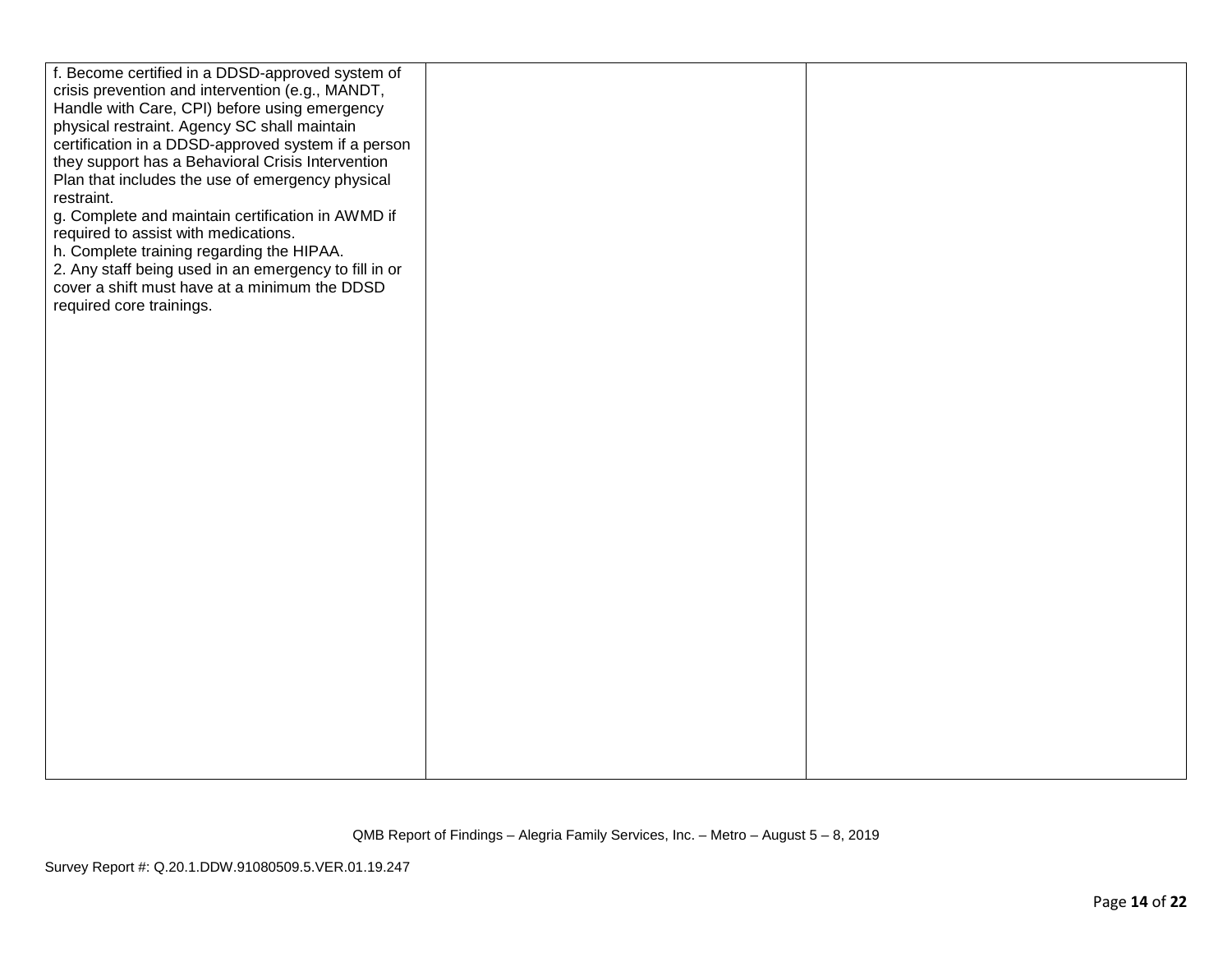| <b>Standard of Care</b>                                                                                                                           | <b>Routine Survey Deficiencies</b><br>January 25 - 31, 2019                                                                                                      | <b>Verification Survey New and Repeat Deficiencies</b><br>August 5 - 8, 2019 |  |  |  |  |
|---------------------------------------------------------------------------------------------------------------------------------------------------|------------------------------------------------------------------------------------------------------------------------------------------------------------------|------------------------------------------------------------------------------|--|--|--|--|
| Service Domain: Health and Welfare - The state, on an ongoing basis, identifies, addresses and seeks to prevent occurrences of abuse, neglect and |                                                                                                                                                                  |                                                                              |  |  |  |  |
|                                                                                                                                                   | exploitation. Individuals shall be afforded their basic human rights. The provider supports individuals to access needed healthcare services in a timely manner. |                                                                              |  |  |  |  |
| Tag #1A09.1 Medication Delivery - PRN                                                                                                             | <b>Condition of Participation Level Deficiency</b>                                                                                                               | <b>Condition of Participation Level Deficiency</b>                           |  |  |  |  |
| <b>Medication Administration</b>                                                                                                                  |                                                                                                                                                                  |                                                                              |  |  |  |  |
| Developmental Disabilities (DD) Waiver Service                                                                                                    | After an analysis of the evidence it has been                                                                                                                    | <b>New / Repeat Finding:</b>                                                 |  |  |  |  |
| Standards 2/26/2018; Re-Issue: 12/28/2018; Eff                                                                                                    | determined there is a significant potential for a                                                                                                                |                                                                              |  |  |  |  |
| 1/1/2019                                                                                                                                          | negative outcome to occur.                                                                                                                                       | Medication Administration Records (MAR) were                                 |  |  |  |  |
| <b>Chapter 20: Provider Documentation and Client</b>                                                                                              |                                                                                                                                                                  | reviewed for the month of June 2019.                                         |  |  |  |  |
| <b>Records 20.6 Medication Administration Record</b>                                                                                              | Medication Administration Records (MAR) were                                                                                                                     |                                                                              |  |  |  |  |
| (MAR): A current Medication Administration Record                                                                                                 | reviewed for the months of December 2018 and                                                                                                                     | Based on record review, 2 of 9 individuals had PRN                           |  |  |  |  |
| (MAR) must be maintained in all settings where                                                                                                    | January 2019.                                                                                                                                                    | Medication Administration Records (MAR), which                               |  |  |  |  |
| medications or treatments are delivered. Family                                                                                                   |                                                                                                                                                                  | contained missing elements as required by                                    |  |  |  |  |
| Living Providers may opt not to use MARs if they are                                                                                              | Based on record review, 2 of 11 individuals had                                                                                                                  | standard:                                                                    |  |  |  |  |
| the sole provider who supports the person with                                                                                                    | PRN Medication Administration Records (MAR),                                                                                                                     |                                                                              |  |  |  |  |
| medications or treatments. However, if there are                                                                                                  | which contained missing elements as required by                                                                                                                  | Individual #1                                                                |  |  |  |  |
| services provided by unrelated DSP, ANS for                                                                                                       | standard:                                                                                                                                                        | <b>June 2019</b>                                                             |  |  |  |  |
| Medication Oversight must be budgeted, and a MAR                                                                                                  |                                                                                                                                                                  | No Effectiveness was noted on the Medication                                 |  |  |  |  |
| must be created and used by the DSP.                                                                                                              | Individual #1                                                                                                                                                    | Administration Record for the following PRN                                  |  |  |  |  |
| Primary and Secondary Provider Agencies are                                                                                                       | January 2019                                                                                                                                                     | medication:                                                                  |  |  |  |  |
| responsible for:                                                                                                                                  | No Effectiveness was noted on the Medication                                                                                                                     | • Ibuprofen 600 mg tablet - PRN - 6/27 (given 1                              |  |  |  |  |
| 1. Creating and maintaining either an electronic or                                                                                               | Administration Record for the following PRN                                                                                                                      | time)                                                                        |  |  |  |  |
| paper MAR in their service setting. Provider                                                                                                      | medication:                                                                                                                                                      |                                                                              |  |  |  |  |
| Agencies may use the MAR in Therap, but are not                                                                                                   | • Naproxen 250 mg tablet - PRN - 1/18 (given 1                                                                                                                   | Individual #6                                                                |  |  |  |  |
| mandated to do so.                                                                                                                                | time)                                                                                                                                                            | <b>June 2019</b>                                                             |  |  |  |  |
| 2. Continually communicating any changes about                                                                                                    |                                                                                                                                                                  | No Effectiveness was noted on the Medication                                 |  |  |  |  |
| medications and treatments between Provider                                                                                                       | Individual #6                                                                                                                                                    | Administration Record for the following PRN                                  |  |  |  |  |
| Agencies to assure health and safety.                                                                                                             | January 2019                                                                                                                                                     | medication:                                                                  |  |  |  |  |
| 7. Including the following on the MAR:                                                                                                            | No Effectiveness was noted on the Medication                                                                                                                     | · Ibuprofen 200 mg tablet - PRN - 6/10 (given 1                              |  |  |  |  |
| a. The name of the person, a transcription of the                                                                                                 | Administration Record for the following PRN                                                                                                                      | time)                                                                        |  |  |  |  |
| physician's or licensed health care provider's orders                                                                                             | medication:                                                                                                                                                      |                                                                              |  |  |  |  |
| including the brand and generic names for all                                                                                                     | • Ibuprofen 200mg tab - PRN - 1/24 (given 1                                                                                                                      |                                                                              |  |  |  |  |
| ordered routine and PRN medications or treatments,                                                                                                | time)                                                                                                                                                            |                                                                              |  |  |  |  |
| and the diagnoses for which the medications or                                                                                                    |                                                                                                                                                                  |                                                                              |  |  |  |  |
| treatments are prescribed;                                                                                                                        |                                                                                                                                                                  |                                                                              |  |  |  |  |
| b. The prescribed dosage, frequency and method or                                                                                                 |                                                                                                                                                                  |                                                                              |  |  |  |  |
| route of administration; times and dates of                                                                                                       |                                                                                                                                                                  |                                                                              |  |  |  |  |
| administration for all ordered routine or PRN                                                                                                     |                                                                                                                                                                  |                                                                              |  |  |  |  |
| prescriptions or treatments; over the counter (OTC)                                                                                               |                                                                                                                                                                  |                                                                              |  |  |  |  |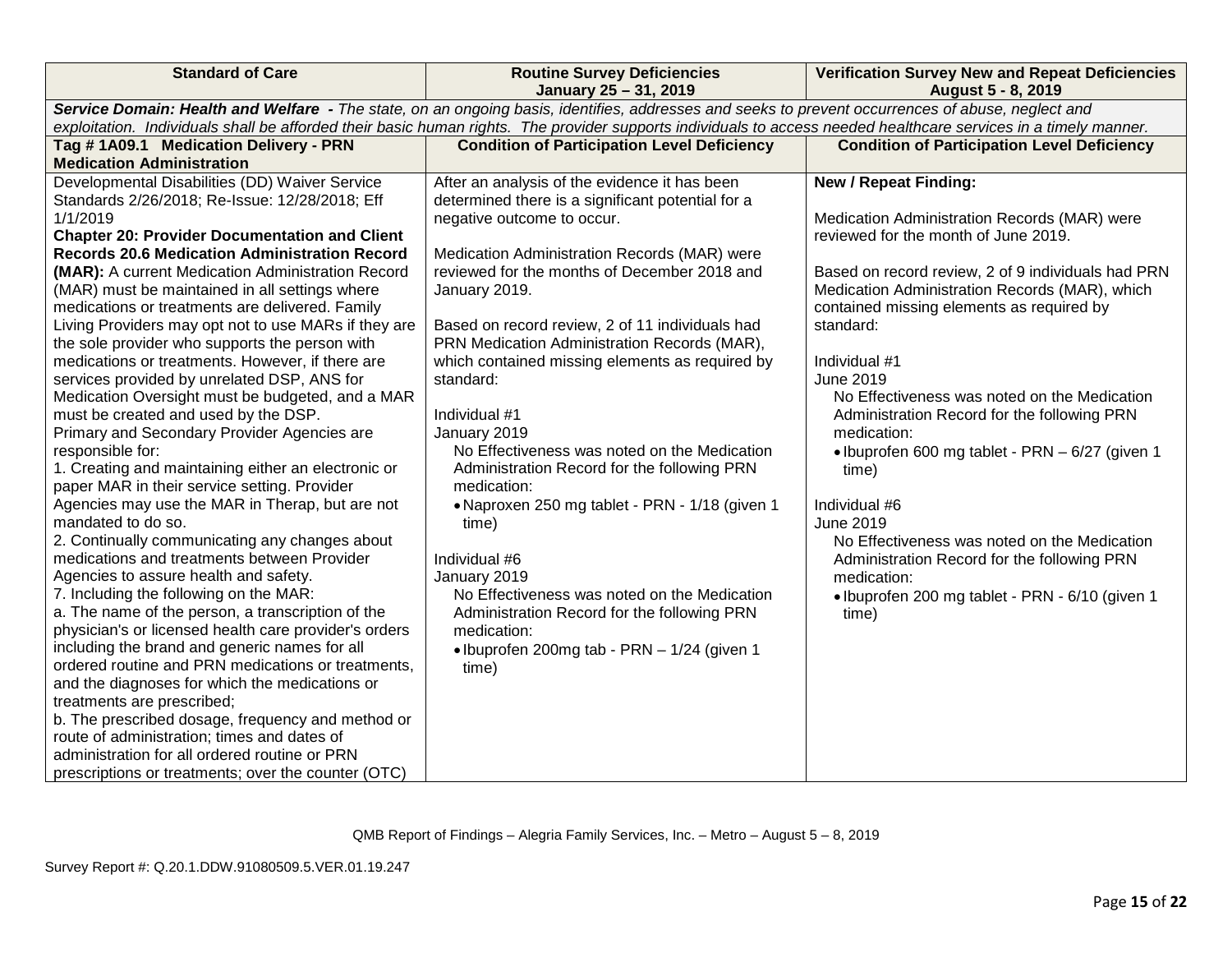| or "comfort" medications or treatments and all self-                                     |  |
|------------------------------------------------------------------------------------------|--|
| selected herbal or vitamin therapy;                                                      |  |
| c. Documentation of all time limited or discontinued                                     |  |
| medications or treatments;                                                               |  |
| d. The initials of the individual administering or                                       |  |
| assisting with the medication delivery and a                                             |  |
| signature page or electronic record that designates                                      |  |
| the full name corresponding to the initials;                                             |  |
| e. Documentation of refused, missed, or held                                             |  |
| medications or treatments;                                                               |  |
| f. Documentation of any allergic reaction that                                           |  |
| occurred due to medication or treatments; and                                            |  |
| g. For PRN medications or treatments:                                                    |  |
| i. instructions for the use of the PRN medication or                                     |  |
| treatment which must include observable                                                  |  |
| signs/symptoms or circumstances in which the                                             |  |
| medication or treatment is to be used and the                                            |  |
| number of doses that may be used in a 24-hour                                            |  |
| period;                                                                                  |  |
| ii. clear documentation that the DSP contacted the                                       |  |
| agency nurse prior to assisting with the medication                                      |  |
| or treatment, unless the DSP is a Family Living                                          |  |
| Provider related by affinity of consanguinity; and                                       |  |
| iii. documentation of the effectiveness of the PRN                                       |  |
| medication or treatment.                                                                 |  |
|                                                                                          |  |
| <b>Chapter 10 Living Care Arrangements</b><br>10.3.4 Medication Assessment and Delivery: |  |
| Living Supports Provider Agencies must support and                                       |  |
| comply with:                                                                             |  |
| 1. the processes identified in the DDSD AWMD                                             |  |
| training;                                                                                |  |
| 2. the nursing and DSP functions identified in the                                       |  |
| Chapter 13.3 Part 2- Adult Nursing Services;                                             |  |
| 3. all Board of Pharmacy regulations as noted in                                         |  |
| Chapter 16.5 Board of Pharmacy; and                                                      |  |
| 4. documentation requirements in a Medication                                            |  |
| Administration Record (MAR) as described in                                              |  |
| Chapter 20.6 Medication Administration Record                                            |  |
| $(MAR)$ .                                                                                |  |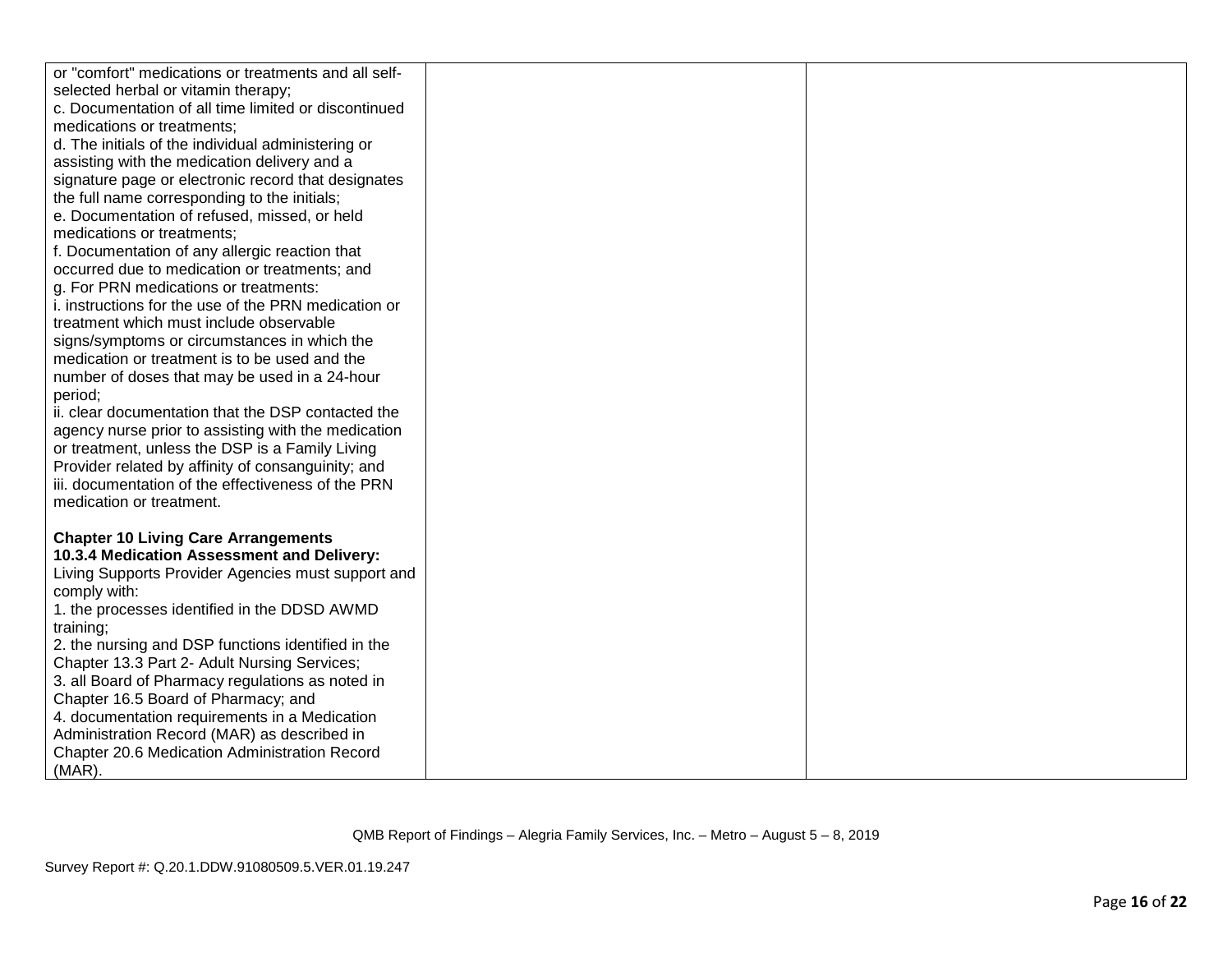| <b>Standard of Care</b>                                                                | <b>Routine Survey Deficiencies</b><br>January 25 - 31, 2019                                                                                                 | <b>Verification Survey New and Repeat Deficiencies</b><br>August 5 - 8, 2019 |
|----------------------------------------------------------------------------------------|-------------------------------------------------------------------------------------------------------------------------------------------------------------|------------------------------------------------------------------------------|
|                                                                                        | Service Domain: Service Plans: ISP Implementation - Services are delivered in accordance with the service plan, including type, scope, amount, duration and |                                                                              |
| frequency specified in the service plan.                                               |                                                                                                                                                             |                                                                              |
| Tag #1A08 Administrative Case File (Other                                              | <b>Standard Level Deficiency</b>                                                                                                                            | <b>COMPLETE</b>                                                              |
| <b>Required Documents)</b>                                                             |                                                                                                                                                             |                                                                              |
| Tag #1A08.3 Administrative Case File:<br><b>Individual Service Plan/ISP Components</b> | <b>Condition of Participation Level Deficiency</b>                                                                                                          | <b>COMPLETE</b>                                                              |
| Tag #1A32 Administrative Case File: Individual                                         | <b>Condition of Participation Level Deficiency</b>                                                                                                          | <b>COMPLETE</b>                                                              |
| <b>Service Plan Implementation</b>                                                     |                                                                                                                                                             |                                                                              |
| Tag # 1A32.1 Administrative Case File:                                                 | <b>Standard Level Deficiency</b>                                                                                                                            | <b>COMPLETE</b>                                                              |
| <b>Individual Service Plan Implementation (Not</b>                                     |                                                                                                                                                             |                                                                              |
| <b>Completed at Frequency)</b>                                                         |                                                                                                                                                             |                                                                              |
| Tag #1A32.2 Individual Service Plan                                                    | <b>Standard Level Deficiency</b>                                                                                                                            | <b>COMPLETE</b>                                                              |
| Implementation (Residential Implementation)                                            |                                                                                                                                                             |                                                                              |
| Tag #1A38 Living Care Arrangement /                                                    | <b>Standard Level Deficiency</b>                                                                                                                            | <b>COMPLETE</b>                                                              |
| <b>Community Inclusion Reporting Requirements</b>                                      |                                                                                                                                                             |                                                                              |
| Tag #1A38.1 Living Care Arrangement /                                                  | <b>Standard Level Deficiency</b>                                                                                                                            | <b>COMPLETE</b>                                                              |
| <b>Community Inclusion Reporting Requirements</b>                                      |                                                                                                                                                             |                                                                              |
| (Reporting Components)                                                                 |                                                                                                                                                             |                                                                              |
| Tag # IS04 Community Life Engagement                                                   | <b>Standard Level Deficiency</b>                                                                                                                            | <b>COMPLETE</b>                                                              |
|                                                                                        |                                                                                                                                                             |                                                                              |
| Tag # LS14 Residential Service Delivery Site                                           | <b>Condition of Participation Level Deficiency</b>                                                                                                          | <b>COMPLETE</b>                                                              |
| Case File (ISP and Healthcare requirements)                                            |                                                                                                                                                             |                                                                              |
| Tag # LS14.1 Residential Service Delivery Site                                         | <b>Standard Level Deficiency</b>                                                                                                                            | <b>COMPLETE</b>                                                              |
| <b>Case File (Other Required Documentation)</b>                                        |                                                                                                                                                             |                                                                              |
|                                                                                        | Service Domain: Qualified Providers - The State monitors non-licensed/non-certified providers to assure adherence to waiver requirements. The State         |                                                                              |
|                                                                                        | implements its policies and procedures for verifying that provider training is conducted in accordance with State requirements and the approved waiver.     |                                                                              |
| Tag #1A22 Agency Personnel Competency                                                  | <b>Condition of Participation Level Deficiency</b>                                                                                                          | <b>COMPLETE</b>                                                              |
| Tag #1A25.1 Caregiver Criminal History                                                 | <b>Condition of Participation Level Deficiency</b>                                                                                                          | <b>COMPLETE</b>                                                              |
| <b>Screening</b>                                                                       |                                                                                                                                                             |                                                                              |
| Tag #1A26 Consolidated On-line                                                         | <b>Standard Level Deficiency</b>                                                                                                                            | <b>COMPLETE</b>                                                              |
| <b>Registry/Employee Abuse Registry</b>                                                |                                                                                                                                                             |                                                                              |
| Tag # 1A26.1 Consolidated On-line Registry                                             | <b>Condition of Participation Level Deficiency</b>                                                                                                          | <b>COMPLETE</b>                                                              |
| <b>Employee Abuse Registry</b>                                                         |                                                                                                                                                             |                                                                              |
| Tag #1A37 Individual Specific Training                                                 | <b>Condition of Participation Level Deficiency</b>                                                                                                          | <b>COMPLETE</b>                                                              |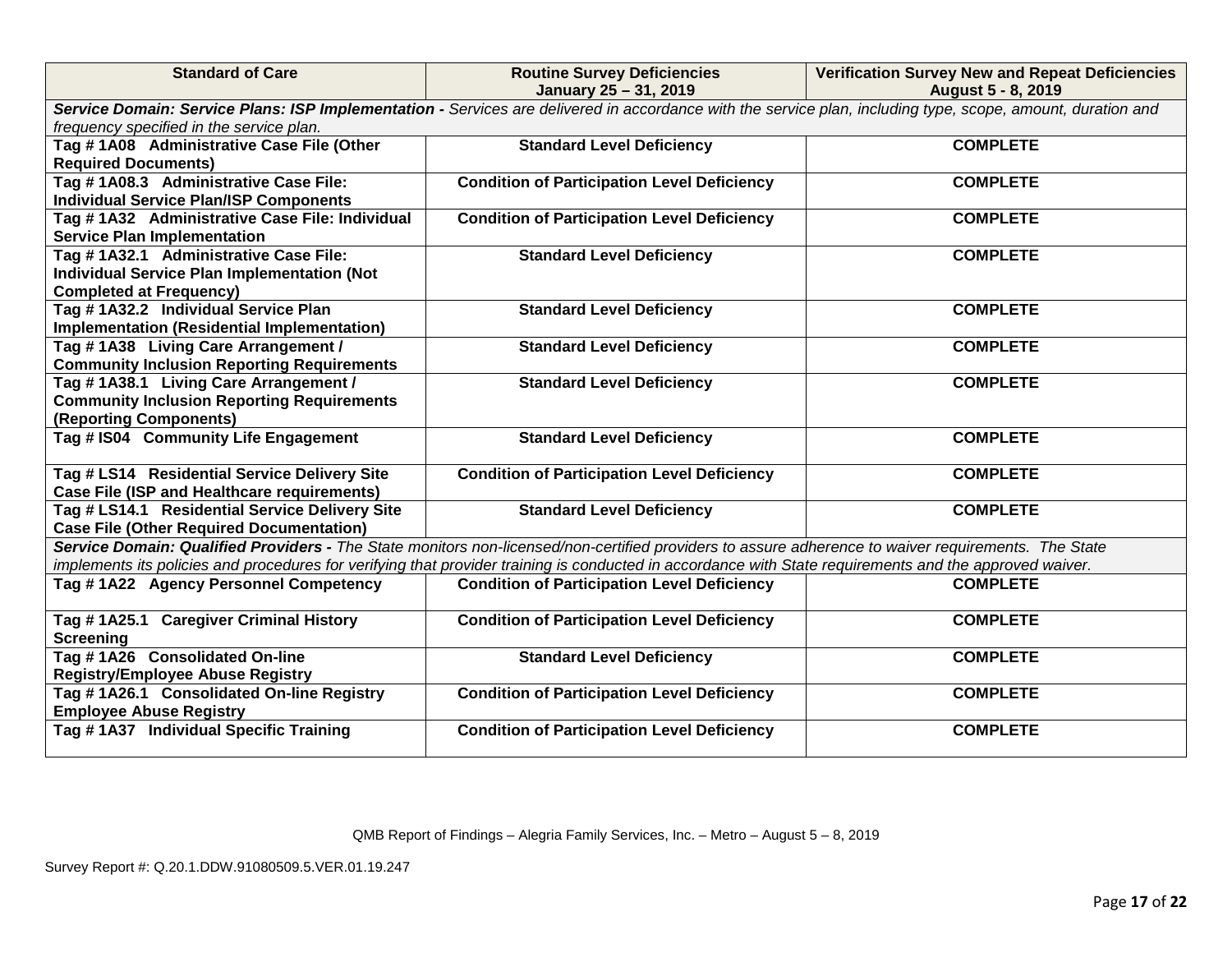*Service Domain: Health and Welfare - The state, on an ongoing basis, identifies, addresses and seeks to prevent occurrences of abuse, neglect and exploitation. Individuals shall be afforded their basic human rights. The provider supports individuals to access needed healthcare services in a timely manner.*

| Tag #1A08.2 Administrative Case File:                                                                                                                 | <b>Condition of Participation Level Deficiency</b> | <b>COMPLETE</b> |  |  |
|-------------------------------------------------------------------------------------------------------------------------------------------------------|----------------------------------------------------|-----------------|--|--|
| <b>Healthcare Requirements &amp; Follow-up</b>                                                                                                        |                                                    |                 |  |  |
| Tag #1A09 Medication Delivery - Routine                                                                                                               | <b>Condition of Participation Level Deficiency</b> | <b>COMPLETE</b> |  |  |
| <b>Medication Administration</b>                                                                                                                      |                                                    |                 |  |  |
| Tag #1A15.2 Administrative Case File:                                                                                                                 | <b>Standard Level Deficiency</b>                   | <b>COMPLETE</b> |  |  |
| <b>Healthcare Documentation (Therap and Required</b>                                                                                                  |                                                    |                 |  |  |
| Plans)                                                                                                                                                |                                                    |                 |  |  |
| Tag #1A31 Client Rights/Human Rights                                                                                                                  | <b>Condition of Participation Level Deficiency</b> | <b>COMPLETE</b> |  |  |
|                                                                                                                                                       |                                                    |                 |  |  |
| Tag # LS06 Family Living Requirements                                                                                                                 | <b>Standard Level Deficiency</b>                   | <b>COMPLETE</b> |  |  |
|                                                                                                                                                       |                                                    |                 |  |  |
| Tag # LS25 Residential Health and Safety                                                                                                              | <b>Standard Level Deficiency</b>                   | <b>COMPLETE</b> |  |  |
| (Supported Living & Family Living)                                                                                                                    |                                                    |                 |  |  |
| Service Domain: Medicaid Billing/Reimbursement - State financial oversight exists to assure that claims are coded and paid for in accordance with the |                                                    |                 |  |  |
| reimbursement methodology specified in the approved waiver.                                                                                           |                                                    |                 |  |  |
| Tag # IS30 Customized Community Supports                                                                                                              | <b>Standard Level Deficiency</b>                   | <b>COMPLETE</b> |  |  |
| <b>Reimbursement</b>                                                                                                                                  |                                                    |                 |  |  |
| Tag # LS26 Supported Living Reimbursement                                                                                                             | <b>Standard Level Deficiency</b>                   | <b>COMPLETE</b> |  |  |
|                                                                                                                                                       |                                                    |                 |  |  |
| Tag # LS27 Family Living Reimbursement                                                                                                                | <b>Standard Level Deficiency</b>                   | <b>COMPLETE</b> |  |  |
|                                                                                                                                                       |                                                    |                 |  |  |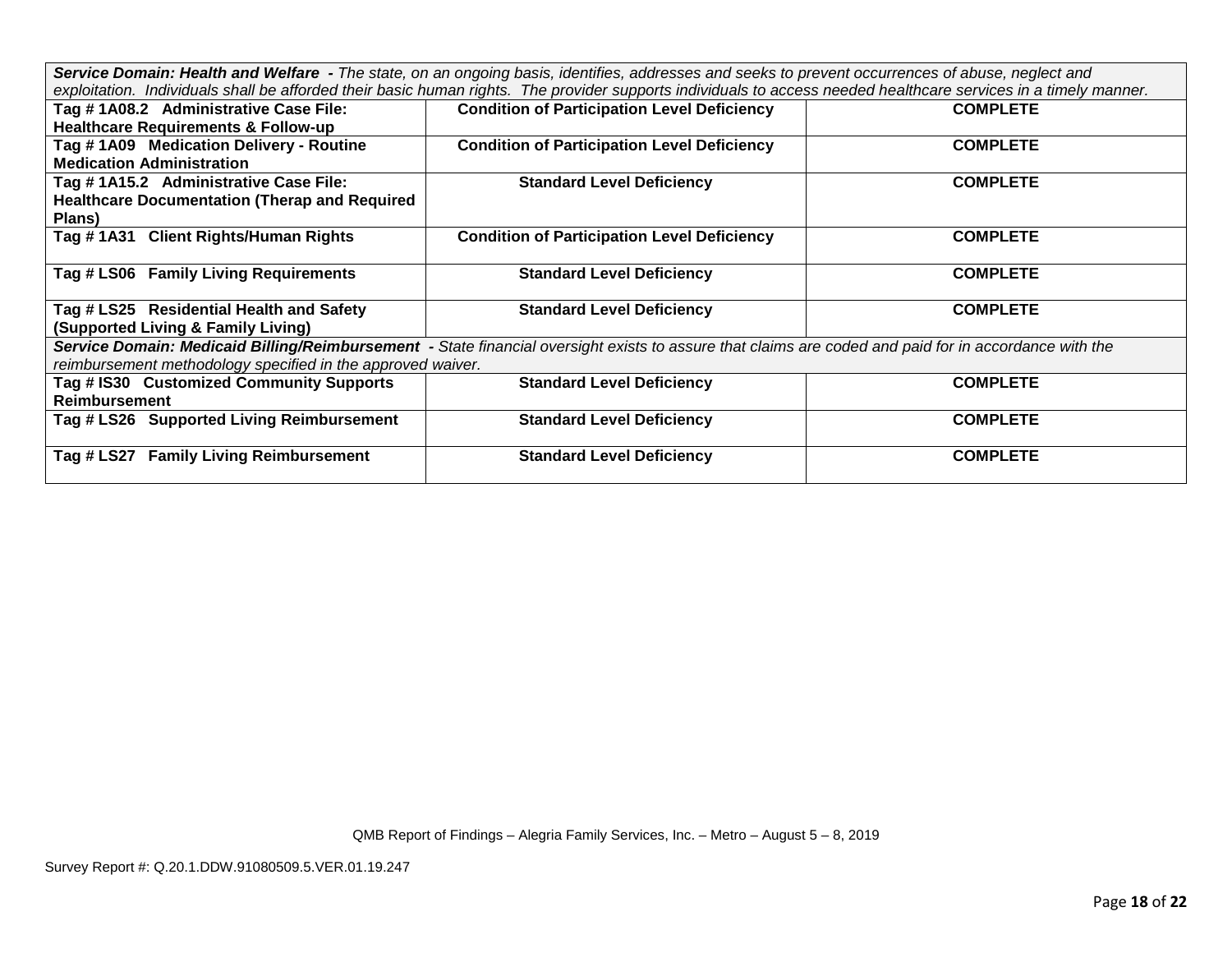|                                                                                   | <b>Verification Survey Plan of Correction</b>                                                                                                                                                                                                                                                                                   |  |
|-----------------------------------------------------------------------------------|---------------------------------------------------------------------------------------------------------------------------------------------------------------------------------------------------------------------------------------------------------------------------------------------------------------------------------|--|
| Tag #1A08.1 Administrative<br>and Residential Case File:<br><b>Progress Notes</b> | <b>Provider:</b><br>State your Plan of Correction for the deficiencies cited in this tag here (How is the deficiency going<br>to be corrected? This can be specific to each deficiency cited or if possible an overall correction?): $\rightarrow$                                                                              |  |
|                                                                                   | <b>Provider:</b><br>Enter your ongoing Quality Assurance/Quality Improvement processes as it related to this tag<br>number here (What is going to be done? How many individuals is this going to effect? How often will this<br>be completed? Who is responsible? What steps will be taken if issues are found?): $\rightarrow$ |  |
| Tag #1A20 Direct Support<br><b>Personnel Training</b>                             | <b>Provider:</b><br>State your Plan of Correction for the deficiencies cited in this tag here (How is the deficiency going<br>to be corrected? This can be specific to each deficiency cited or if possible an overall correction?): $\rightarrow$                                                                              |  |
|                                                                                   | <b>Provider:</b><br>Enter your ongoing Quality Assurance/Quality Improvement processes as it related to this tag<br>number here (What is going to be done? How many individuals is this going to effect? How often will this<br>be completed? Who is responsible? What steps will be taken if issues are found?): $\rightarrow$ |  |
|                                                                                   |                                                                                                                                                                                                                                                                                                                                 |  |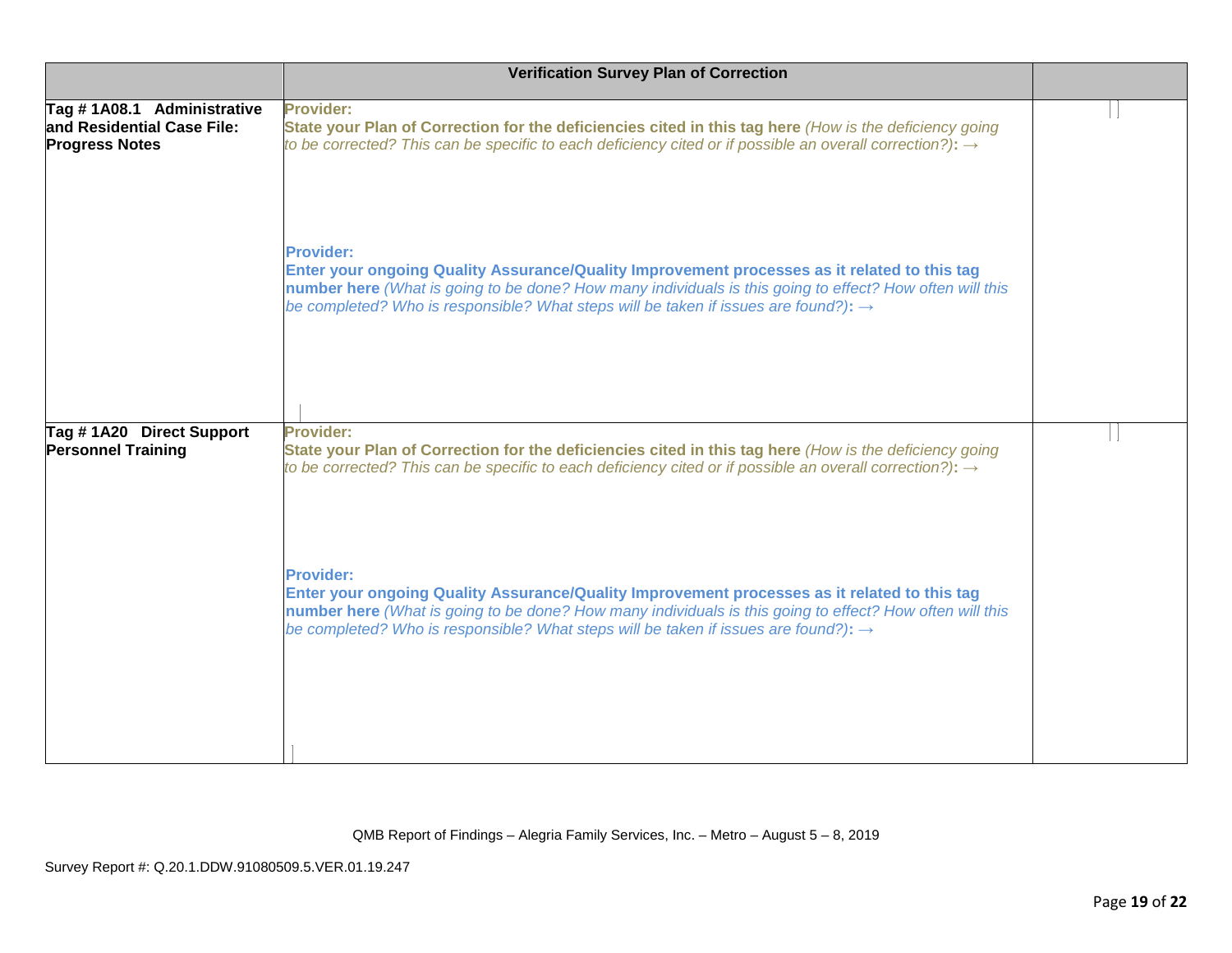| Tag #1A09.1 Medication<br><b>Delivery - PRN Medication</b><br><b>Administration</b> | <b>Provider:</b><br>State your Plan of Correction for the deficiencies cited in this tag here (How is the deficiency going<br>to be corrected? This can be specific to each deficiency cited or if possible an overall correction?): $\rightarrow$                                                                              |  |
|-------------------------------------------------------------------------------------|---------------------------------------------------------------------------------------------------------------------------------------------------------------------------------------------------------------------------------------------------------------------------------------------------------------------------------|--|
|                                                                                     | <b>Provider:</b><br>Enter your ongoing Quality Assurance/Quality Improvement processes as it related to this tag<br>number here (What is going to be done? How many individuals is this going to effect? How often will this<br>be completed? Who is responsible? What steps will be taken if issues are found?): $\rightarrow$ |  |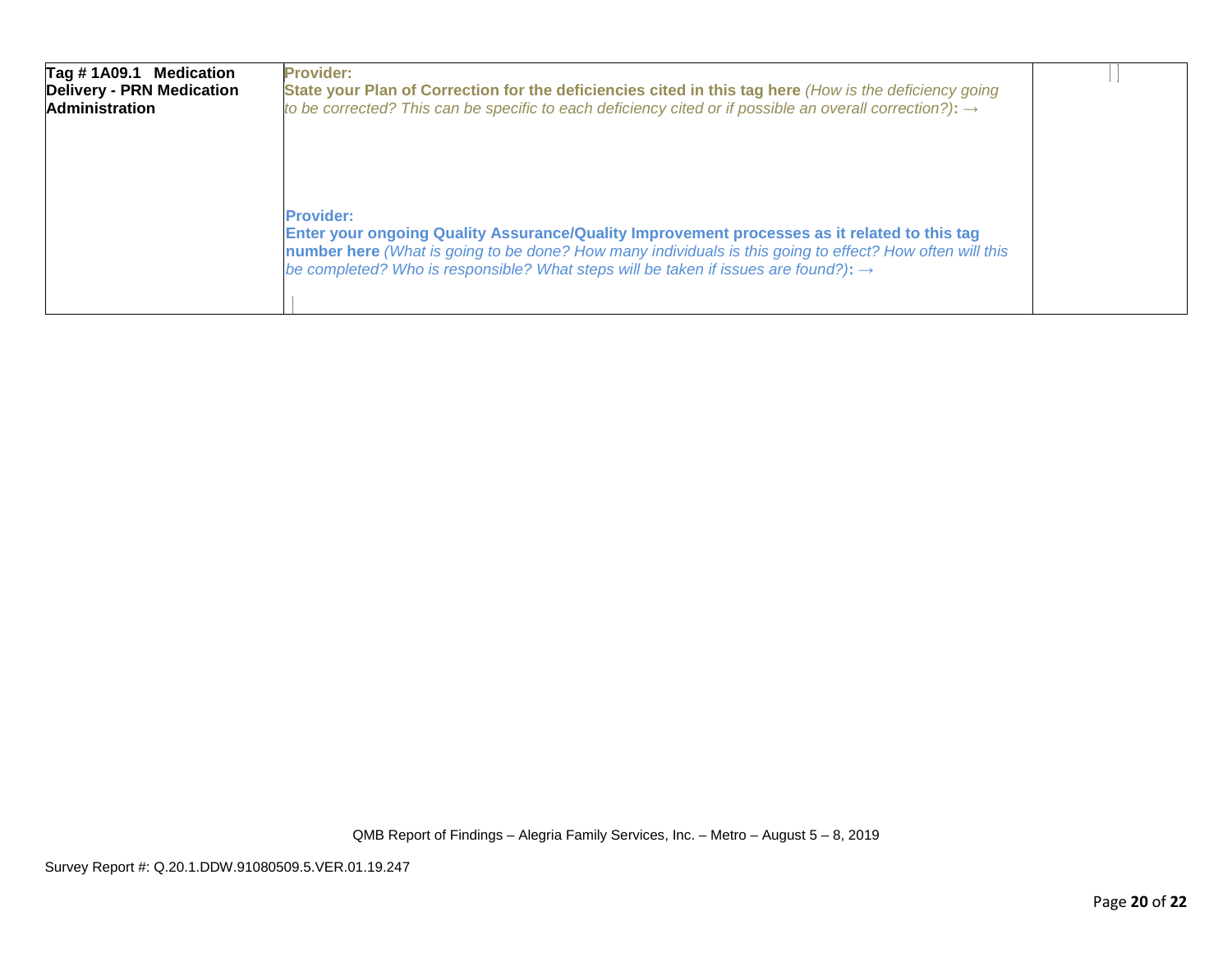MICHELLE LUJAN GRISHAM GOVERNOR



KATHYLEEN M. KUNKEL **CABINET SECRETARY** 

Date: September 24, 2019

| To:<br>Provider:<br>Address:<br>City, State, Zip:                | Larry K. Maxey, Executive Director<br>Alegria Family Services, Inc.<br>2921 Carlisle Blvd. NE, Suite 212<br>Albuquerque, New Mexico 87110-2895 |
|------------------------------------------------------------------|------------------------------------------------------------------------------------------------------------------------------------------------|
| E-mail Address:                                                  | larry@alegriafamily.com                                                                                                                        |
| Region:<br><b>Routine Survey:</b><br><b>Verification Survey:</b> | Metro<br>January 25 - 31, 2019<br>August $5 - 8$ , 2019                                                                                        |
| Program Surveyed:                                                | Developmental Disabilities Waiver                                                                                                              |
| Service Surveyed:                                                | <b>2018:</b> Supported Living, Family Living, Customized Community Supports                                                                    |
| Survey Type:                                                     | Verification                                                                                                                                   |

# Dear Mr. Maxey:

The Division of Health Improvement/Quality Management Bureau has received, reviewed and approved the supporting documents you submitted for your Plan of Correction. The documents you provided verified that all previously cited survey Deficiencies have been corrected.

# **The Plan of Correction process is now complete.**

# **Furthermore, your agency is now determined to be in Compliance with all Conditions of Participation.**

To maintain ongoing compliance with standards and regulations, continue to use the Quality Assurance (self-auditing) processes you described in your Plan of Correction.

Consistent use of these Quality Assurance processes will enable you to identify and promptly respond to problems, enhance your service delivery, and result in fewer deficiencies cited in future QMB surveys.

Thank you for your cooperation with the Plan of Correction process, for striving to come into compliance with standards and regulations, and for helping to provide the health, safety and personal growth of the people you serve.